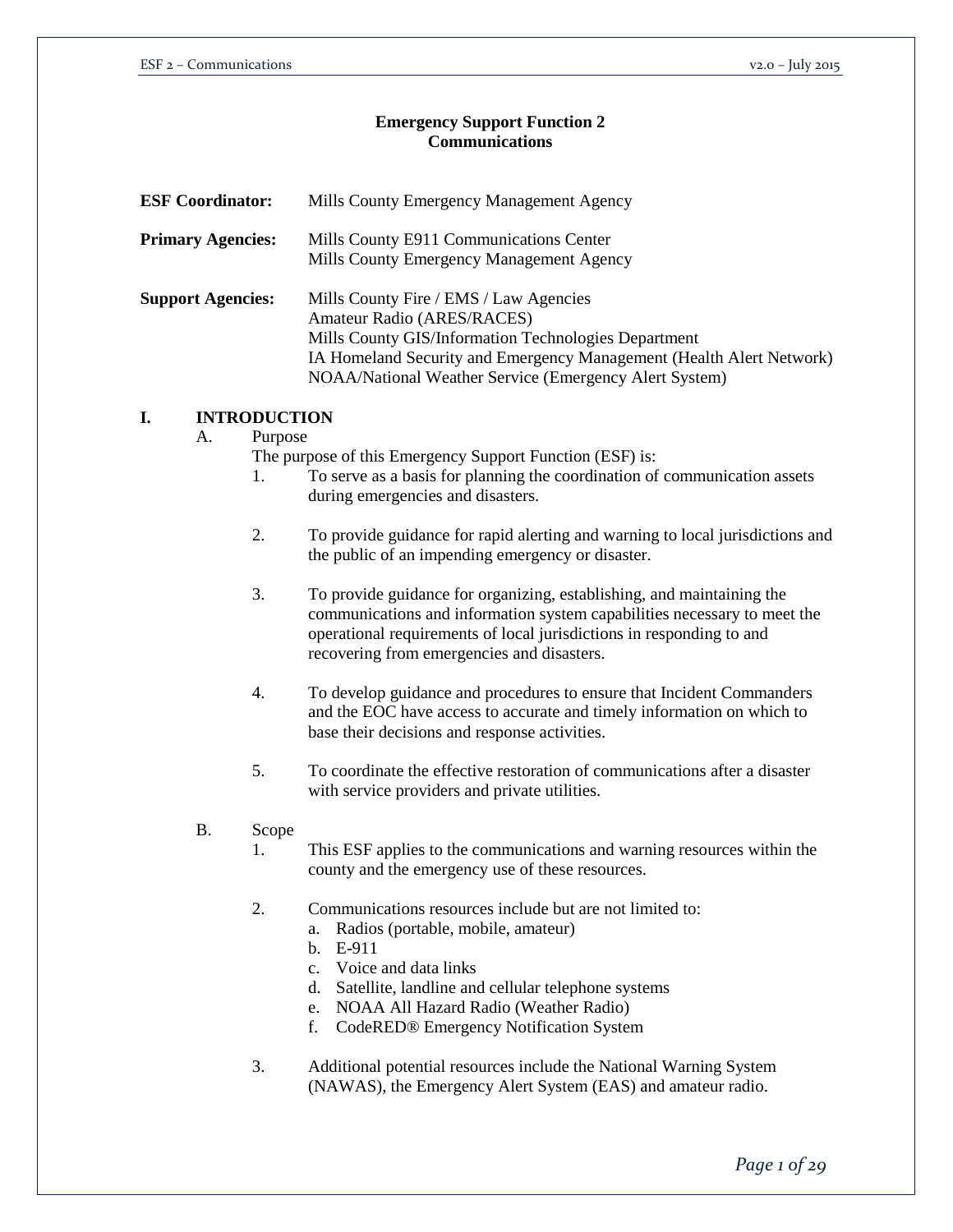4. This ESF is not intended to duplicate ESF 15 Public Information. There are references in this function discussing dissemination of public information but for more specific policies, procedures and responsibilities of individual agencies. See ESF 15 Public Information.

# **II. POLICIES**

- A. ESF-2 Communications will guide county communications, information systems, and warning activities related to mitigating, preparing for, responding to, and recovering from emergencies or disasters.
- B. Communications, information systems and warning support requirements which cannot be met at the local level will be forwarded to Iowa HSEMD through the EOC.
- C. In accordance with National Incident Management System (NIMS) policy, plain language will be used in radio traffic. This rule applies primarily to multi-agency response. Coded language should only be used in confidential and strategic situations.
- D. Each primary and support agency should conduct inspections of its infrastructure after an emergency or disaster. Results of those inspections should be reported to the EOC once it is operational. The respective agency should prioritize repairs until Incident Command provides direction and control, in coordination with the EOC.
- E. Primary and support agencies will ensure that a viable continuity of operations plan is in place to maintain essential services. Refer to a respective City or County Continuity of Operations Plan.
- F. Primary and support agencies should participate in drills and exercises to test existing plans and procedures.
- G. All county and municipal agencies will maintain up-to-date contact lists with Mills County Emergency Management on essential personnel and resource typing information on their equipment. See ESF7.1 Mills County ESF Primary-Secondary Contact List.
- H. All primary and support agencies shall coordinate efforts through the Incident Command System and assist in planning activities to maintain or reestablish communication capabilities.
- I. Primary and support agencies will participate in post-disaster briefings and development of an After Action Report.

# **III. CONCEPT OF OPERATIONS**

- A. General
	- 1. Reliable communications and information system capabilities are necessary at all levels of government for day-to-day communications, warning of impending events, response and recovery operations, search and rescue operations, and coordination with other agencies. Such capabilities should be available to the county for operations from the primary or alternate EOC as well as any other location selected because of existing conditions at the time of the emergency or disaster.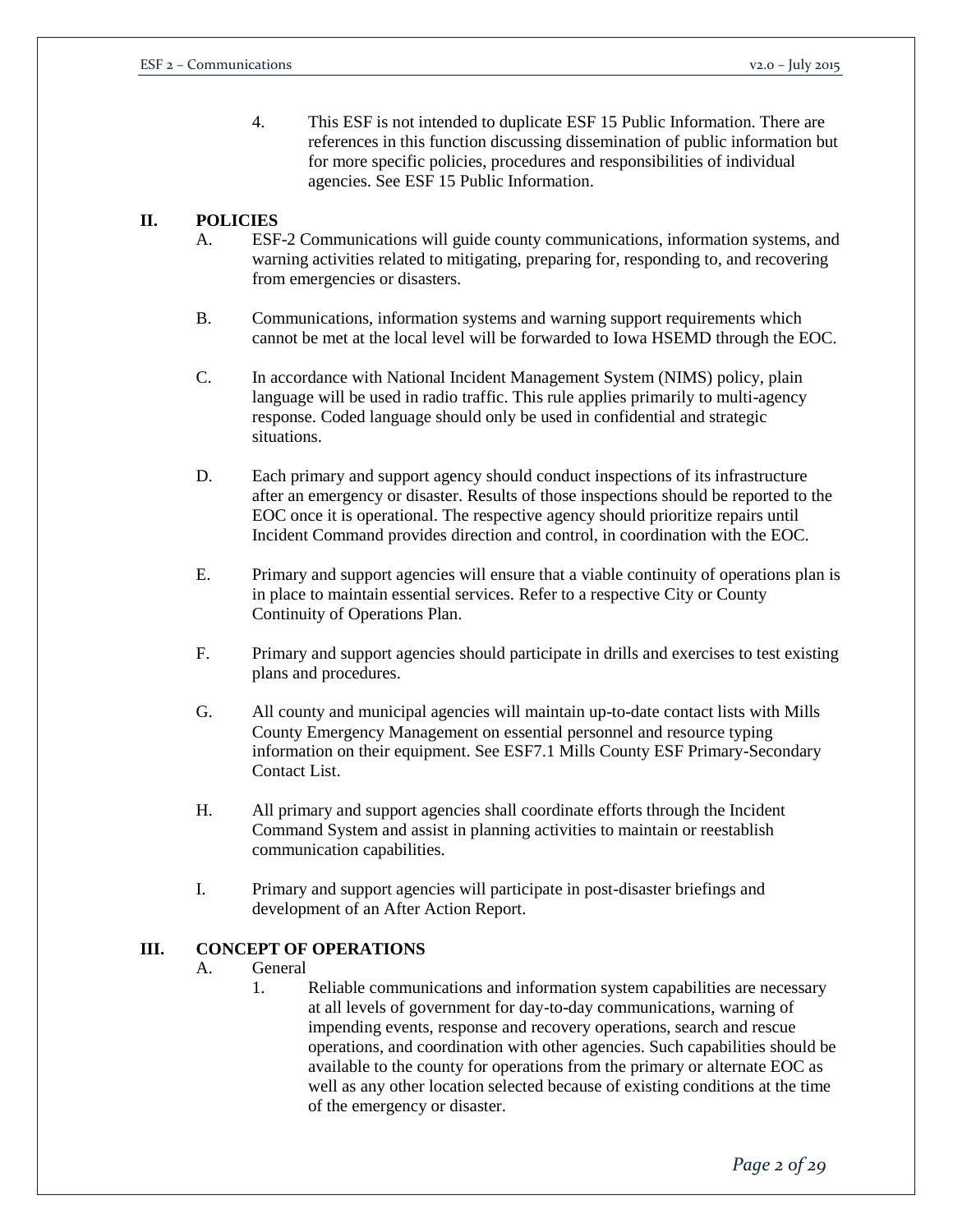- 2. State or federal sources may provide temporary emergency communications assistance before or during an emergency or disaster.
- 3. Requests for external communications resources are processed through the EOC.
- 4. The Emergency Alert System (EAS) operates through local radio, television stations and cable systems and is intended to provide jurisdictions with the means to disseminate prompt alerting and warning information to the public. NOAA All Hazard radios can be used to augment the warning and information process. See ESF-2.e EAS Activation Procedures.
- 5. The E911 Communications Center will continue to receive and dispatch calls for service for life-threatening situations.
- 6. Generators provide backup emergency power for the E911 Communications Center and the EOC.
- 7. Various vendors specific to the communications services and equipment in Mills County provide maintenance and emergency repair service on 24/7 availability to the E911 Communications Center as well as for county owned or maintained communications facilities and equipment. Emergency contacts for these vendors shall be identified and updated frequently by the E911 Communications Center.
- 8. Mills County GIS/IT and private sector vendors provide maintenance and emergency repair for county-owned computer equipment, Internet connectivity and telephone lines.
- 9. The communications and warning capabilities presently available in the County are noted in ESF 2.c Primary and Backup Communications Systems
- B. Organization
	- 1. The E911 Communications Center is located within the Mills County Courthouse in Glenwood. The County Communications Center functions as the countywide Public Safety Answering Point (PSAP) and provides dispatch services for law enforcement, fire, and emergency medical services.
	- 2. The E911 Communications Center also serves as the initial communications, alert, and warning point for the Mills County Emergency Management Agency.
	- 3. Once activated, the EOC also provides emergency communications. The EOC is located within the Mills County Courthouse in Glenwood.
	- 4. In the event that the Mills County Courthouse is not operational for communications and warning operations, emergency communications will be provided at the Alternate EOC, within the Glenwood Police Department.
- C. Procedures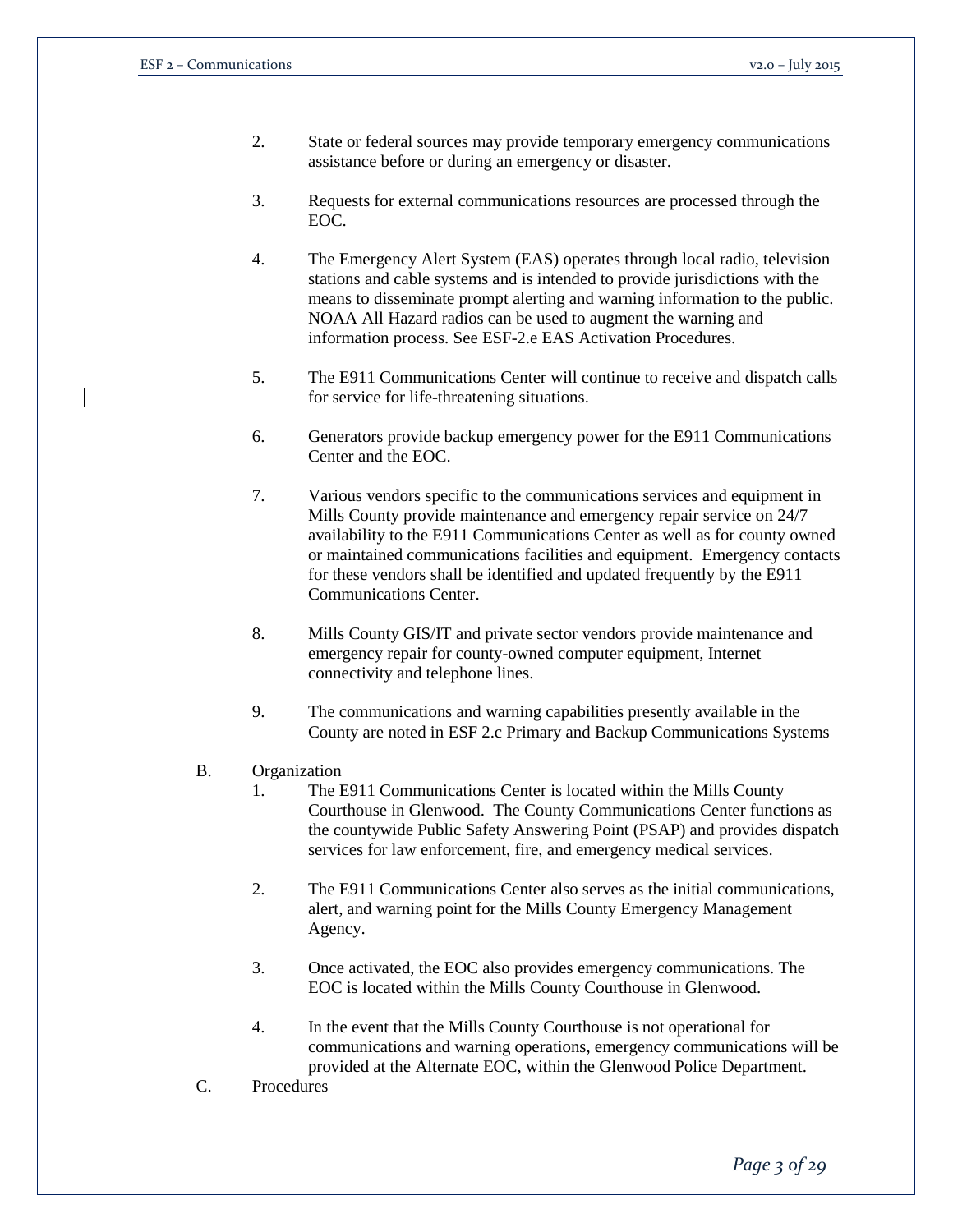- 1. When emergency management officials are alerted to a hazardous event that could lead to or has resulted in an emergency or disaster, the EOC will activate at the appropriate level and the situation will be monitored. Monitoring could be a prolonged activity or result in the immediate activation of the local information and warning systems.
- 2. Monitoring will consist of the collection, display, and evaluation of relevant information, release of appropriate public information advisories, and discussion with response agencies and organizations.
- 3. When the public must take action to prepare or protect themselves, the local warning systems will activate as time and resources allow. Warning could take the form of one or more of the following:
	- a. Activation of the EAS.
	- b. Activation of the CodeRED® Emergency Notification System.
	- c. Activation of Calling Trees.
	- d. Activation of volunteer resources.
	- e. Providing local warning information to local media using the process defined in ESF-15 Public Information.
	- f. Posting of traffic signs. (If required, County Engineer's Office, local Public Works Offices and/or Iowa Department of Transportation will be notified to support this requirement using ESF-3, Public Works).
	- g. Other mechanisms as appropriate.
- D. Phases of Emergency Management
	- 1. Mitigation Activities
		- a. Enhance communications system interoperability, redundancy, and long-term backup power capacity in public safety communications systems.
		- b. Coordinate the efforts of both the public and private sectors to harden the physical security of communications and warning infrastructure.
		- 2. Preparedness Activities
			- a. Develop and maintain mutual aid agreements and agreements with private and non-profit organizations which may assist in the county communications function and operation during an emergency.
			- b. Identify communications facilities, equipment, personnel, and training needs that could be made available to support response and recovery efforts.
			- c. Maintain a list of mobile communication assets available to deploy into an affected area using a resource typing process. See ESF-2.b Mobile Communications Assets.
			- d. Encourage and promote interoperability planning among all communications providers and users.
			- e. Conduct regularly scheduled communications and siren tests and drills with the county communications center and other designated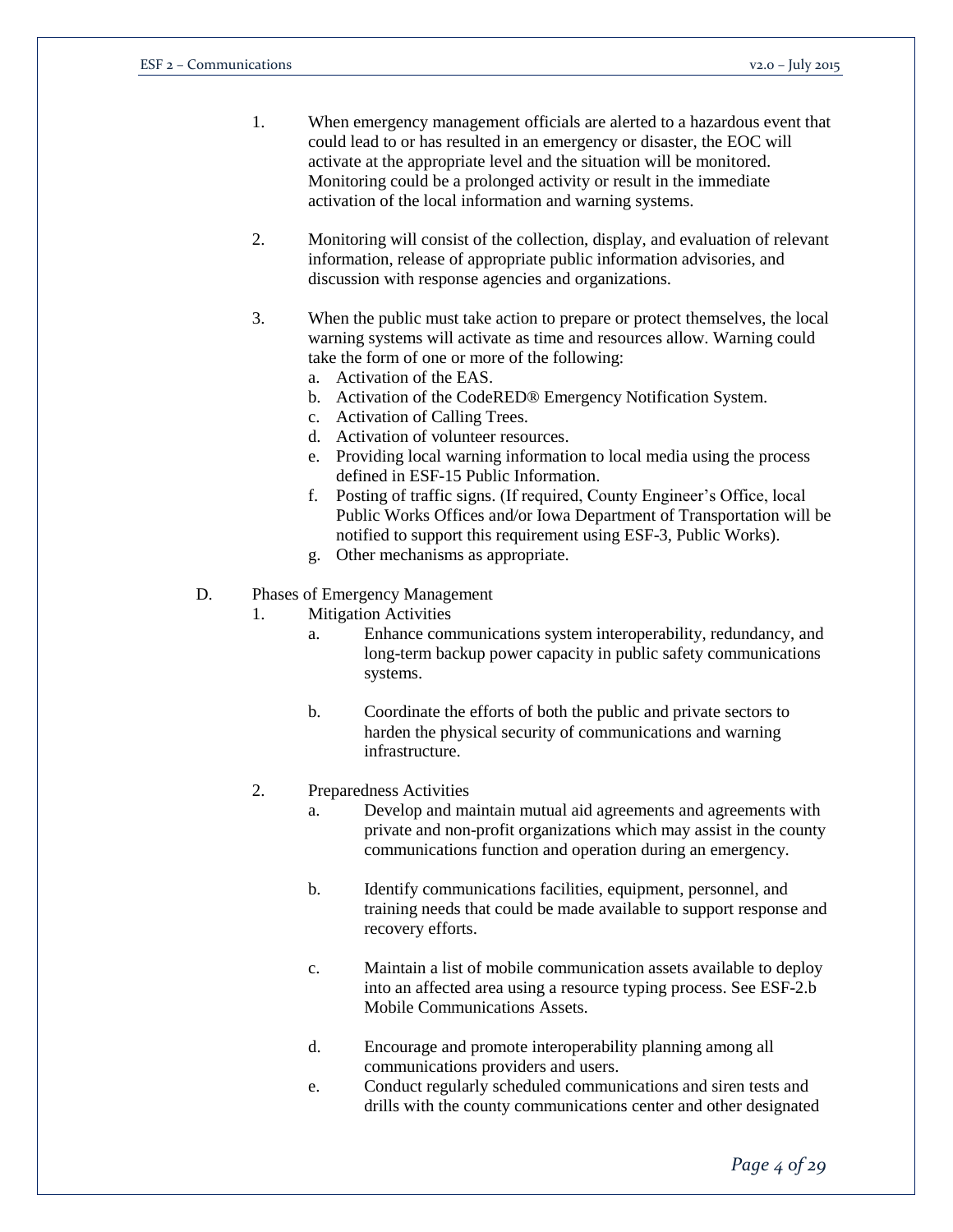emergency communications support facilities to ensure operational readiness and procedural familiarity.

- f. Conduct regular checks of all communications, emergency power generators, and equipment and systems in the EOC and the E911 Communications Center.
- g. Utilize EOC communications and equipment as an integral part of all communications and warning systems in exercises and in EOC participation.

#### 3. Response Activities

- a. Receive and disseminate warning information countywide.
- b. Coordinate communications support to primary and support agencies, other governmental agencies, private communications providers, and volunteers as required.
- c. Determine what assets are available and currently not in use.
- d. Incident command will evaluate communications requirements and shortfalls, and then inform the EOC. Included should also be the anticipated length of the requirement.
- e. Prioritize the deployment of services and equipment based on available resources and critical needs.
- f. Coordinate the acquisition and deployment of communications and warning equipment, personnel, and resources to establish temporary communications capabilities within the affected area.
- g. Compile communication and warning system damage information obtained from assessment teams, the communications industry, emergency management and other agencies. Report this information to the EOC.
- h. Assess the need for and obtain communications industry support as required.
- i. Maintain a continuous communications capability at the EOC and the E911 Communications Center as the county PSAP for emergency reporting.
- j. Coordinate with cellular companies and mobile/portable radio companies for the availability and priority use service of equipment within the impacted area.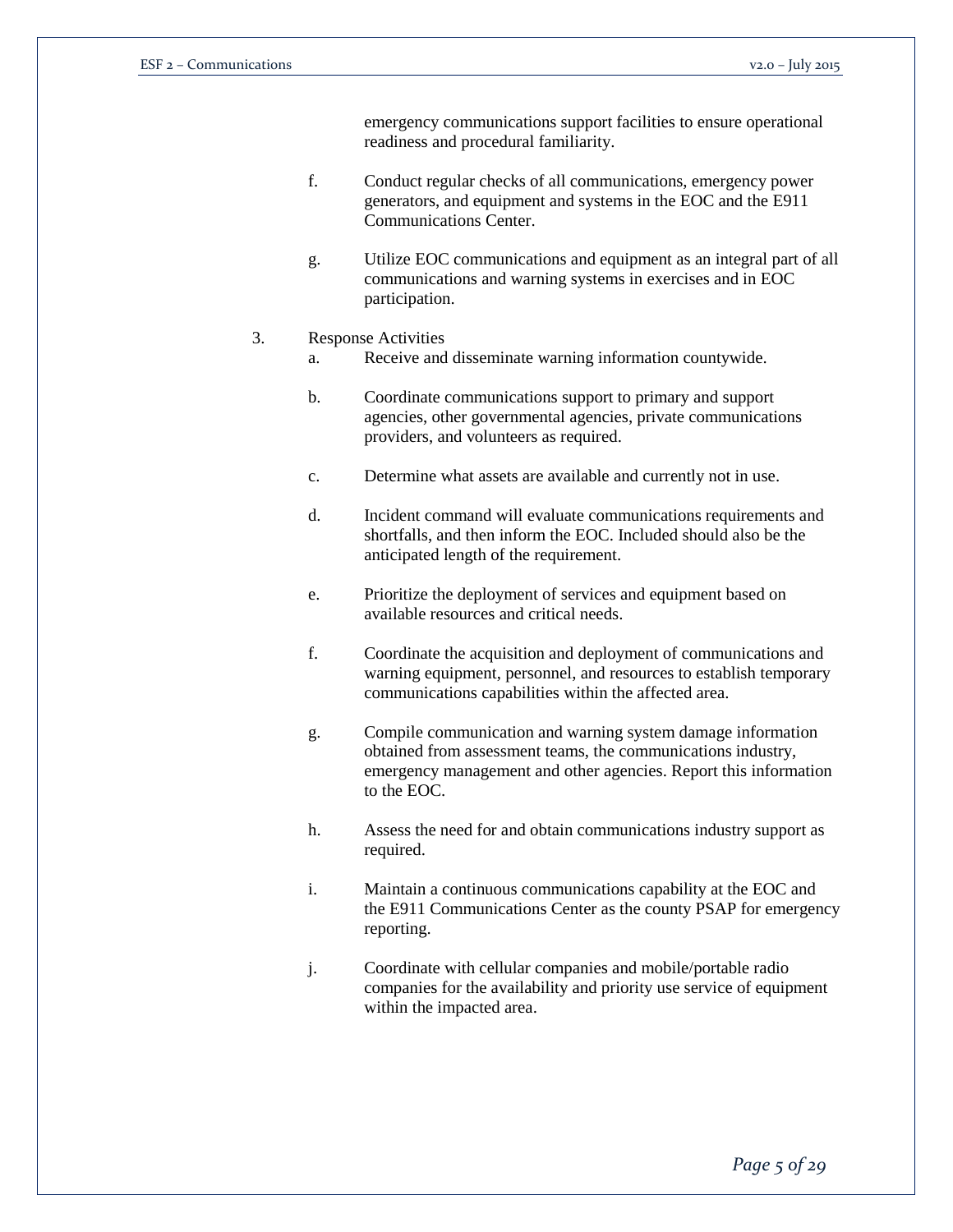- 4. Recovery Activities
	- a. Use available public, private, and volunteer communications assets to support the recovery mission. Other volunteer and local agencies with communications assets may be requested to contribute assets to the response effort.
	- b. Private resources may also be considered for availability and effectiveness. Availability, operational condition, and duration of need must be considered. Evaluate the logistical requirements necessary to obtain critically needed equipment.
	- c. Plan and prepare the communication systems to support the establishment of staging areas, distribution sites, a Joint Information Center (JIC), and other recovery facilities and deployment of emergency workers in the impacted area.
	- d. Coordinate with local agencies to establish recovery communications operations, as appropriate.

### **IV. RESPONSIBILITIES**

- A. All Primary Agencies
	- 1. Provide liaison to the EOC as requested.
	- 2. Identify and coordinate the critical communication systems and report status through their communications liaison.
	- 3. Return activities to normal levels as soon as possible following the emergency or disaster, unless involved with recovery.
	- 4. Implement internal emergency operations plans.
	- 5. Collectively develop a disaster recovery plan that addresses the long-term restoration and continuity of communications services and facilities following an emergency or disaster.
- B. E911 Communications Center
	- 1. The Communications Center is operated as an independent agency under the provisions of Iowa Code 28E and in coordination with the Emergency Management Agency. It shall conduct tests and exercises of the available communications and warning systems in the county.
	- 2. Develop and maintain appropriate plans and procedures to ensure, to the greatest extent practicable, the integrity of emergency communications systems.
	- 3. Develop and maintain procedures to share disaster related information with Incident Command and the EOC.
	- 4. Assist with the dissemination of information and warnings from Incident Command and the EOC.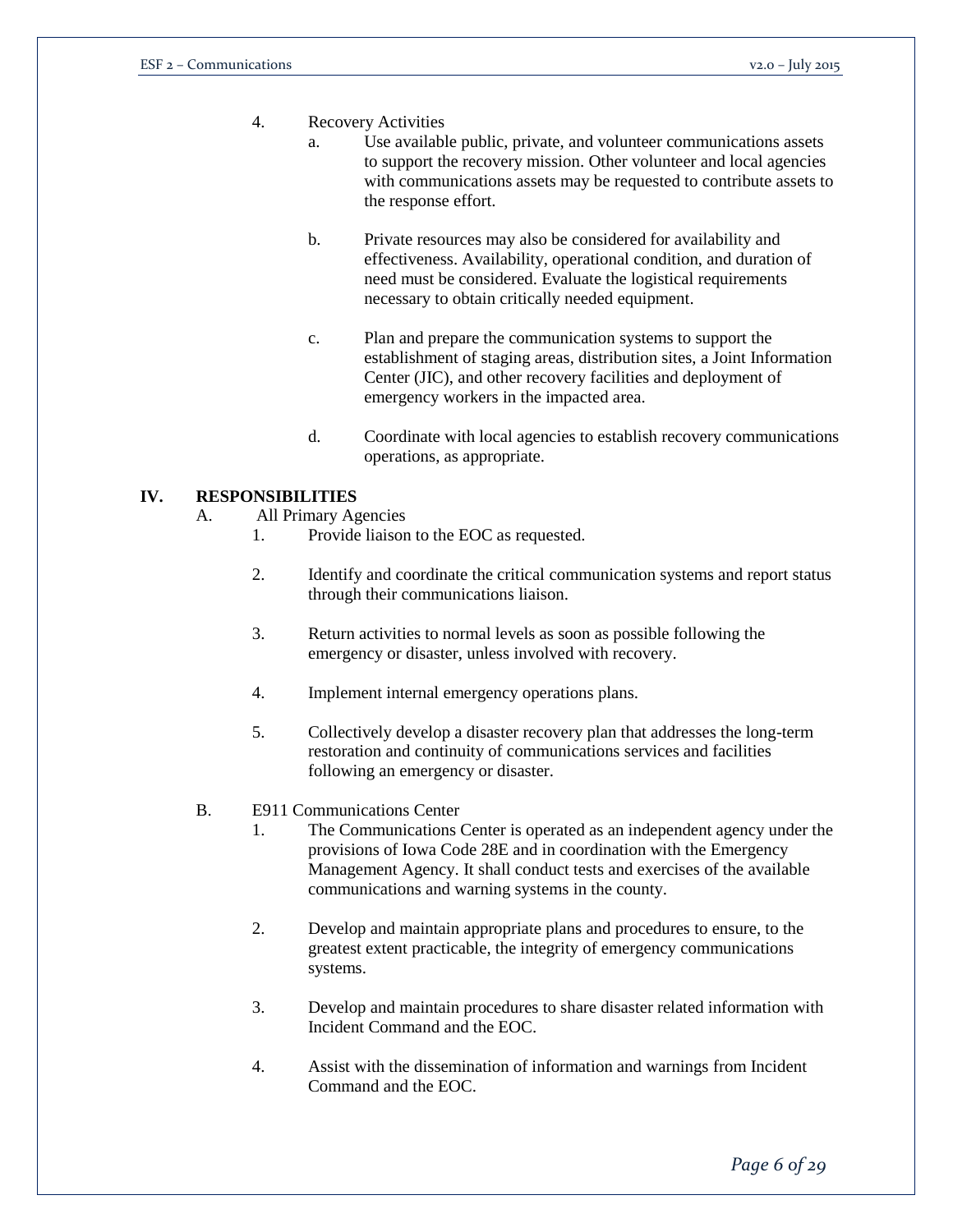- 5. Disseminate information on road closures with city and county agencies and IDOT.
- 6. Issue EAS messages as directed by authorized officials, when requested.
- 7. During times of disaster, provide input on the restoration of key communications networks needed for response and recovery activities.
- 8. Develop and maintain appropriate plans and procedures to ensure, to the greatest extent practicable, the integrity of the countywide public safety radio system.
- 9. Develop and maintain procedures to share disaster related information with Incident Command and the EOC.
- 10. During times of disaster, assess and provide status on county radio systems damage and provide input on the restoration of key communications networks needed for response and recovery activities.
- 11. Maintain a current inventory of communication systems and facilities critical to the public safety radio systems and file inventory with the EOC.
- C. Emergency Management Agency
	- 1. Coordinate tests and exercises of the communications and warning systems.
	- 2. Develop EOC procedures for gathering, displaying, and evaluating relevant information.
	- 3. Develop and maintain appropriate notification lists and procedures for activating information and warning systems.
	- 4. Coordinate public information and warnings with local jurisdictions and surrounding counties as appropriate through an assigned Public Information Officer (PIO).
	- 5. Maintain the EOC in a configuration that supports the warning systems and efficient and effective communications.
	- 6. Include communications and warning as part of countywide emergency management training.
	- 7. Issue local media advisories using the processes defined in ESF-15 Public Information. These will be based on knowledge of local effects, information about critical infrastructure, and information received from field personnel.
	- 8. Manage, implement and operate redundant communications equipment and resources (cache radios, independent systems, amateur radio resources, etc.) for use in times where appropriate.
- D. Local Public Safety Agencies (Fire / EMS / Law Enforcement)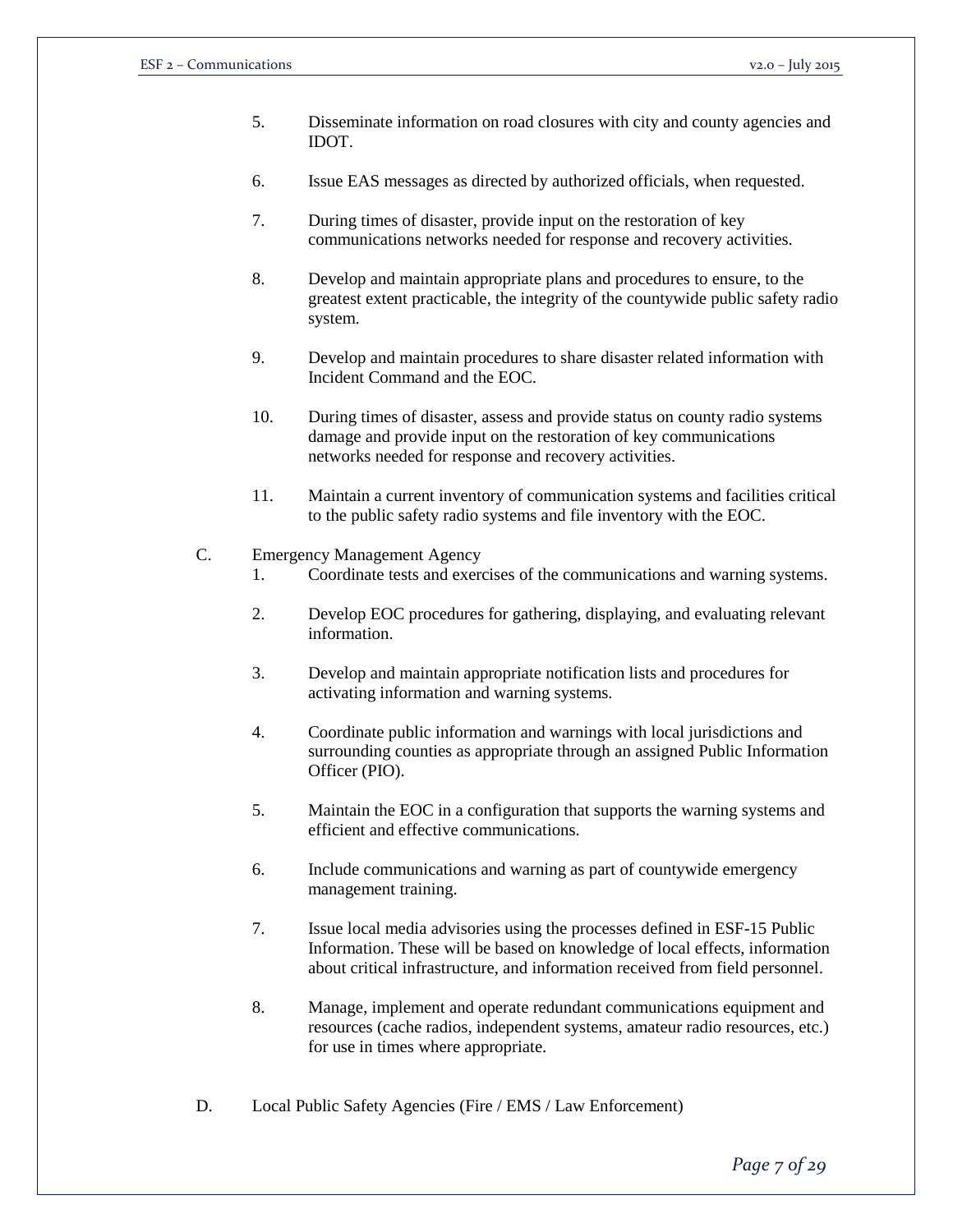- 1. Develop and maintain procedures to share disaster related information with Incident Command and the EOC.
- 2. Assist with the dissemination of information and warnings as requested by Incident Command and the EOC.
- 3. Develop and maintain procedures to provide warning to residents within their jurisdiction.
- 4. Assist Local emergency Management and Public Health Agencies in the development of appropriate notification lists and procedures for elected officials and special populations such as the disabled, elderly and infirmed, schools, day care centers, and nursing homes per agency policy.
- 5. Inform emergency management of personnel changes in command and general staff.

### E. Information Technology / Management and Support Services (County, Municipal or Contracted)

- 1. Develop and maintain appropriate plans and procedures to ensure, to the greatest extent practicable, the integrity of the EOC telephone and voicemail systems, internet access, and the county local area network.
- 2. Develop and maintain the means to expeditiously post warning information on the county's website when requested by the PIO or EOC.
- 3. Develop and maintain procedures to share disaster related information when requested by the PIO or EOC.
- 4. Assist with the dissemination of information and warnings as requested by Mills County EMA.
- 5. Coordinate to participate in periodic exercises of disaster recovery business resumption plans and restoration of information systems.
- 6. In coordination with Mills County EMA and the E911 Communications Center, conduct tests and participate in exercises on communications and warning services.
- 7. During times of disaster, assess and provide status on computer systems, networks, paging services, voicemail, and telephone service damage and provide input to Incident Command and the County EOC on the restoration of key communications networks needed for response and recovery.
- 8. Maintain an inventory of agency communication capabilities and resources, noting availability and response criteria.
- F. Amateur Radio (ARES/RACES)
	- 1. Participate in statewide network of amateur radio operators and equipment.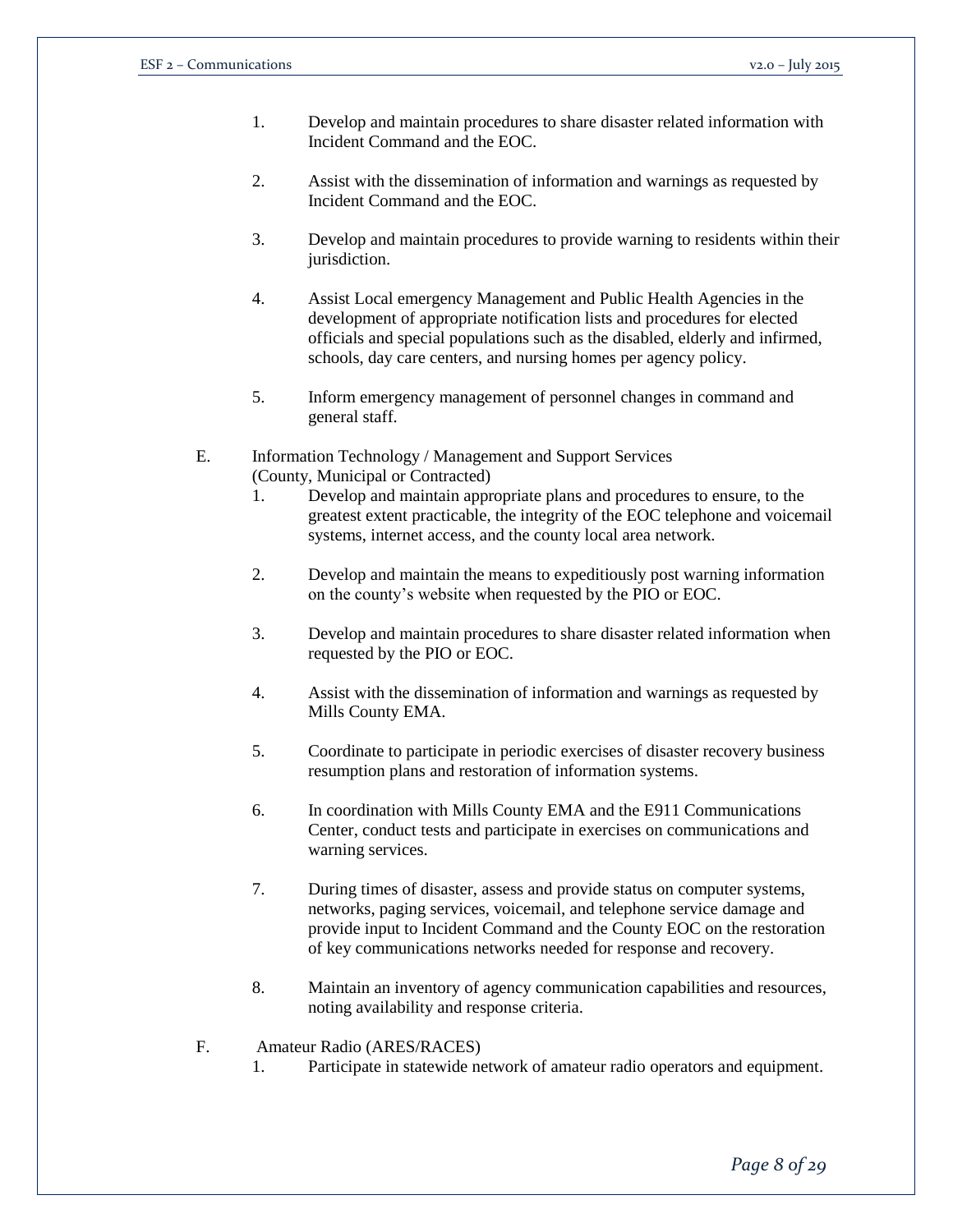- 2. Provide emergency communications, to the extent practicable, at the Incident Command Post, EOC, assembly areas, staging areas, and shelters when requested by the EOC.
- 3. During times of disaster, verify the condition of amateur equipment and report through an activated net and the EOC.
- 4. Support, as requested, through the EOC.
- G. Other Supporting Agencies
	- 1. Assist in planning and coordinating the emergency communications, warning and information technology systems within the county to include assistance to local jurisdictions, to develop and enhance interoperability.
	- 2. Provide technical support and repair/replacement of communications systems to the extent possible.
	- 3. Prepare and maintain respective agency's plans, SOPs, and call lists.
	- 4. Develop plans to establish and maintain communication links between EOC and field operations based on the respective agency's capabilities.
	- 5. Identify critical communications equipment and personnel to ensure the respective agency's primary responsibilities are met.
	- 6. Identify non-critical communications assets that could be used to support response and recovery operations.
	- 7. Assist in developing a countywide phased plan for the use of the respective agency's non-critical assets to allocate personnel, equipment, and duration of assistance.
	- 8. Work with other agencies to develop and maintain NIMS compliant resource typing and common frequencies. See ESF7.3 Mills County EMA Credentialing System and ESF2.c Primary and Back-up Communications Systems.
	- 9. Work with other agencies to develop common communications protocols and terminology.
	- 10. Provide the respective agency representation to the activated EOC when requested.

# **V. ATTACHMENTS**

- ESF 2.a Emergency Response Checklist Communications ESF 2.b Mills County EMA - Mobile Communications Assets ESF 2.c Primary and Back-up Communications Systems ESF 2.d Emergency Notification Procedures (Fire, EMS, Severe Weather) ESF 2.e EAS Activation Procedures
- ESF 2.f CodeRED® Information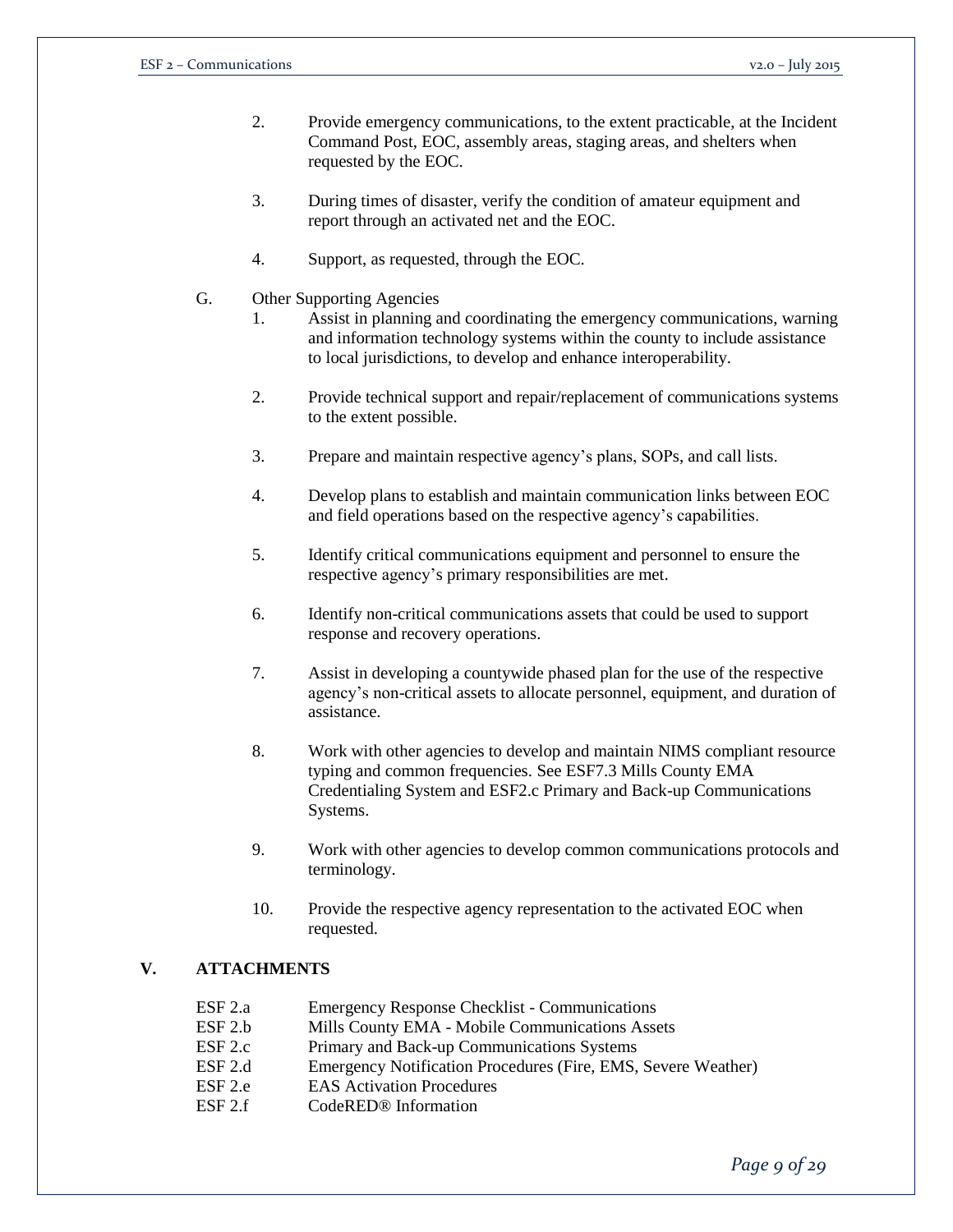# **ESF Attachment 2.a**

**Emergency Response Checklist – Communications**

| <b>Emergency Response Checklist - Communications</b>                                                              |                                                                                                                                                                                                                                                                                                                                                                                                                                                                                                                            |  |  |
|-------------------------------------------------------------------------------------------------------------------|----------------------------------------------------------------------------------------------------------------------------------------------------------------------------------------------------------------------------------------------------------------------------------------------------------------------------------------------------------------------------------------------------------------------------------------------------------------------------------------------------------------------------|--|--|
| <b>Emergency Management Phase</b>                                                                                 | <b>Actions</b>                                                                                                                                                                                                                                                                                                                                                                                                                                                                                                             |  |  |
| <b>Mitigation</b><br>Activities designed to prevent or<br>lessen the effects of a hazard.                         | When practical, protect infrastructure<br>against lightning strikes and electromagnetic<br>pulse (EMP) effects.<br>Ensure methods are in place to protect<br>Communication's equipment, including cyber<br>and telecommunications resources.                                                                                                                                                                                                                                                                               |  |  |
| <b>Preparedness</b><br>Activities designed to improve<br>Readiness capabilities.                                  | Ensure alternate or backup<br>communications systems are available.<br>Coordinate common communications<br>procedures.<br>Develop and test emergency procedures.<br>Develop mutual aid agreements.<br>Develop and/or review procedures for the<br>crisis augmentation of resources.<br><b>Review departmental Standard Operating</b><br>Procedures and maintain personnel call up lists.<br>Participate in Emergency Management<br>training and exercises.<br>Develop and maintain a communications<br>resource inventory. |  |  |
| <b>Response</b><br>Activities designed to save lives, protect<br>property<br>and contain the effects of an event. | Maintain existing equipment and follow<br>established procedures for communicating with<br>organization personnel performing field<br>operations.<br>Implement procedure to inspect and<br>protect communications equipment.                                                                                                                                                                                                                                                                                               |  |  |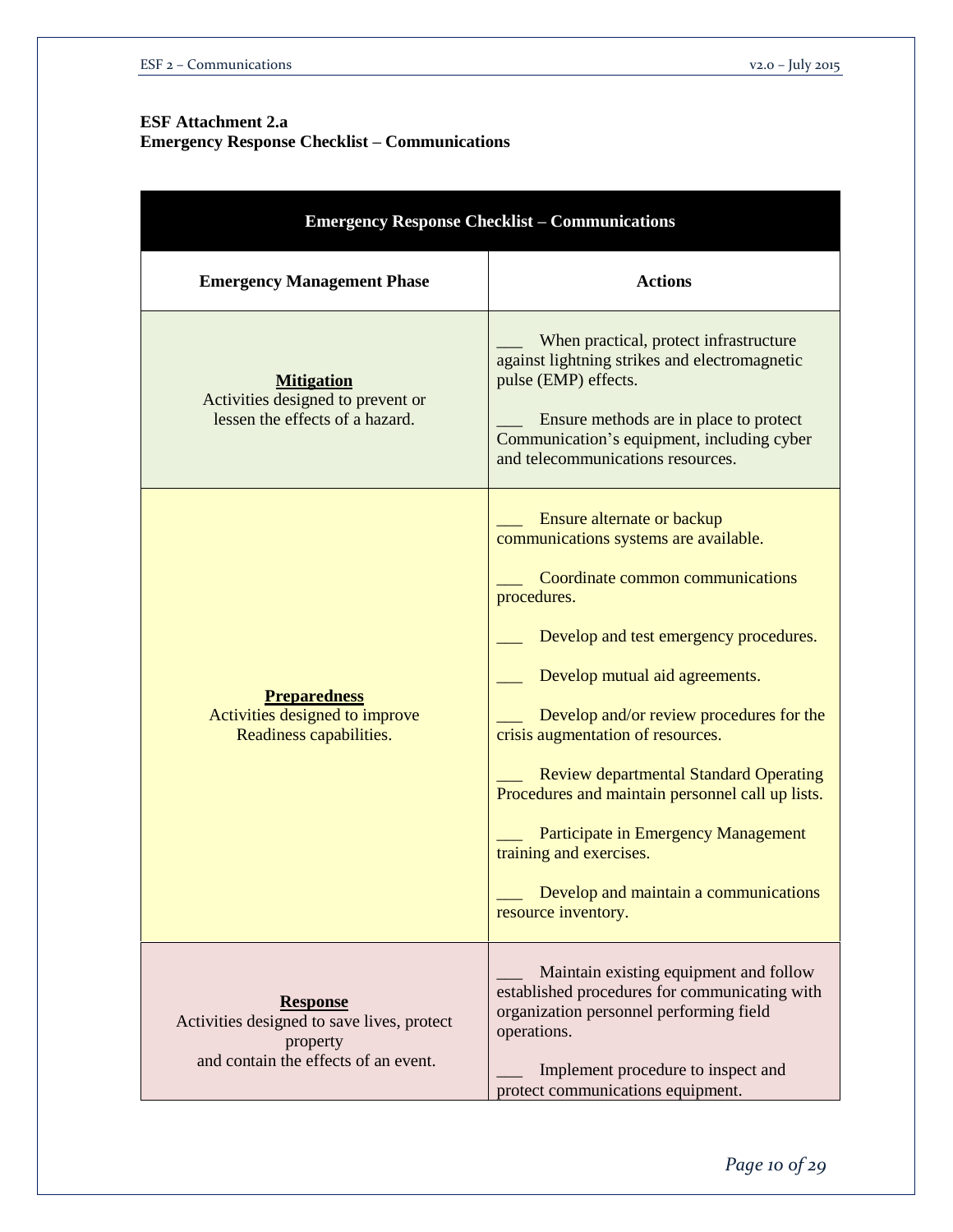|                                                                                                                                 | Make arrangements to ensure emergency<br>Communication's equipment can be repaired on<br>a 24-hour basis.<br>Keep the EOC informed of field<br>operations at all times and maintain a<br>communications links with the EOC.                                                                                                                                                                                                                                                                               |
|---------------------------------------------------------------------------------------------------------------------------------|-----------------------------------------------------------------------------------------------------------------------------------------------------------------------------------------------------------------------------------------------------------------------------------------------------------------------------------------------------------------------------------------------------------------------------------------------------------------------------------------------------------|
| <b>Recovery</b><br>Activities designed to ensure continued<br>public safety and return the community<br>to pre-disaster levels. | Continue to perform tasks necessary to<br>expedite restoration and recovery operations.<br>Gradually revert assignments and<br>personnel requirements to normal.<br>Evaluate response, and make necessary<br>changes in this ESF Annex to improve future<br>operations.<br>Phase down operations, as appropriate.<br>Clean, repair, and perform maintenance<br>on all equipment before returning to normal<br>operations or storage.<br>Participate in after action reports and<br>meetings as requested. |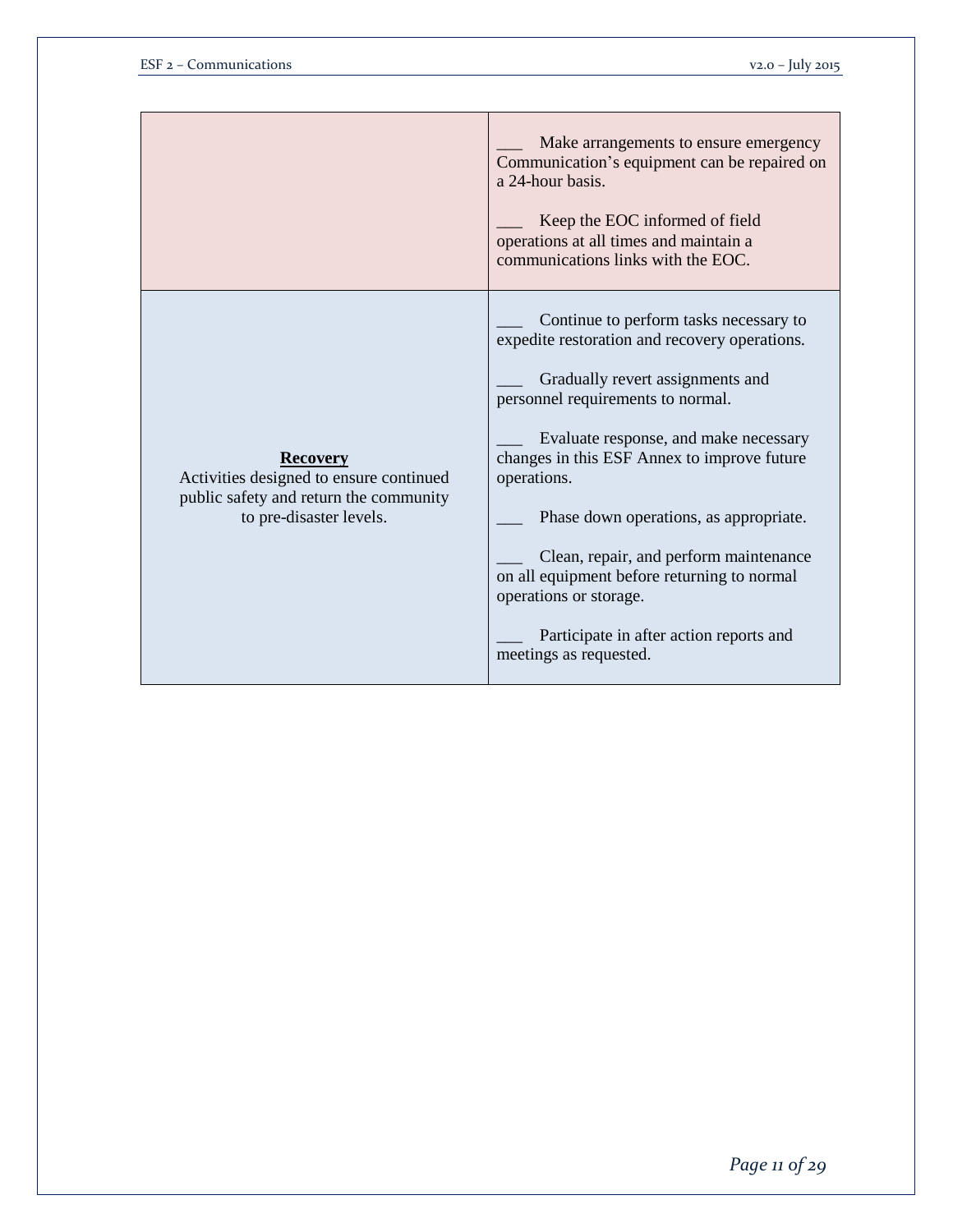# **ESF Attachment 2.b Mobile Communications Assets**

| Nomenclature (Item):                                   | Qty:         | Model #:                       | Location:          |
|--------------------------------------------------------|--------------|--------------------------------|--------------------|
| Radio - Mobile - VHF - Amateur -                       |              |                                |                    |
| Kenwood                                                | 1            | D700A                          | <b>EMA</b> Office  |
| Radio - Mobile - VHF - Motorola                        | 1            | <b>XPR4550</b>                 | <b>EMA Office</b>  |
| Radio - SAME - Radio Shack                             | $\mathbf{1}$ | 12-519                         | <b>EMA Office</b>  |
| Radio - VHF - Mobile - Motorola                        | 1            | <b>XPR4550</b>                 | Suburban           |
| Radio - VHF - Mobile - Motorola                        | 1            | PM1500                         | Suburban           |
| Radio - VHF - Mobile - Kenwood                         | 1            | D700                           | Suburban           |
| Radio - Marine - Mobile - Icom                         | 1            | <b>IC-M302</b>                 | Suburban           |
| Radio - 800Mhz - Mobile - Macom                        | 1            | M7100                          | Suburban           |
| Radio - Handheld - 800 - MaCom                         | $\mathbf{1}$ | P7100                          | Suburban           |
| Radio - Handheld - VHF - Motorola<br>#01LH             | 1            | <b>XPR6550</b>                 | Suburban           |
| Radio - Handheld - VHF - Motorola<br>#02LH             | $\mathbf{1}$ | <b>XPR6550</b>                 | Suburban           |
| Radio - Pager - Motorola                               | 1            | Minitor 5                      | Suburban           |
| Radio - Handheld - VHF - Icom w/<br>Charger            | $\mathbf{1}$ | $IC-W32A$                      | Suburban           |
| Radio - Handheld - VHF - Icom w/<br>Charger            | $\mathbf{1}$ | $IC-W32A$                      | Suburban           |
| Radio - Handheld - VHF - Motorola -<br>Full Keypad     | 1            | HT1250                         | Suburban           |
| Radio - Handheld - VHF - Motorola #06                  | $\mathbf{1}$ | <b>XPR6550</b>                 | Suburban           |
| VHF Radio - CDM1250                                    | 1            | <b>CDM1250</b>                 | MassCas V          |
| Radio - Mobile - VHF - Motorola                        | 1            | Trbo XPR4550                   | Rehab<br>Vehicle   |
| Pager System                                           | 1            | Motorola CM300 Zetron<br>pager | SpEquipRoom        |
| Radio - Mobile - VHF - Kenwood                         | $\mathbf{1}$ | D700                           | <b>EOC-Primary</b> |
| Radio - Mobile - VHF - Kenwood                         | 1            | D700                           | <b>EOC-Primary</b> |
| Radio - Mobile - VHF - Motorola                        | $\mathbf{1}$ | <b>XPR4550</b>                 | <b>EOC-Primary</b> |
| Radio - Mobile - 220Mhz - Kenwood                      | 1            | <b>TM331A</b>                  | <b>EOC-Primary</b> |
| Radio - Base - VHF - Motorola -<br><b>Command Plus</b> | 1            | L1679A                         | <b>EOC-Primary</b> |
| Radio - Base - 800Mhz - MaCom                          | 1            | M7100                          | <b>EOC-Primary</b> |
| Radio - Base - 800Mhz - MaCom                          | 1            | 510M                           | <b>EOC-Primary</b> |
| Radio - 800 Mhz - Macom                                | 1            | M7100                          | EOC-<br>Alternate  |
| Radio - Encoder - Federal Signal                       | $\mathbf{1}$ | $I-H$                          | SpEquipRoom        |
| Networking - Raytheon NXU-2A                           | 1            |                                | SpEquipRoom        |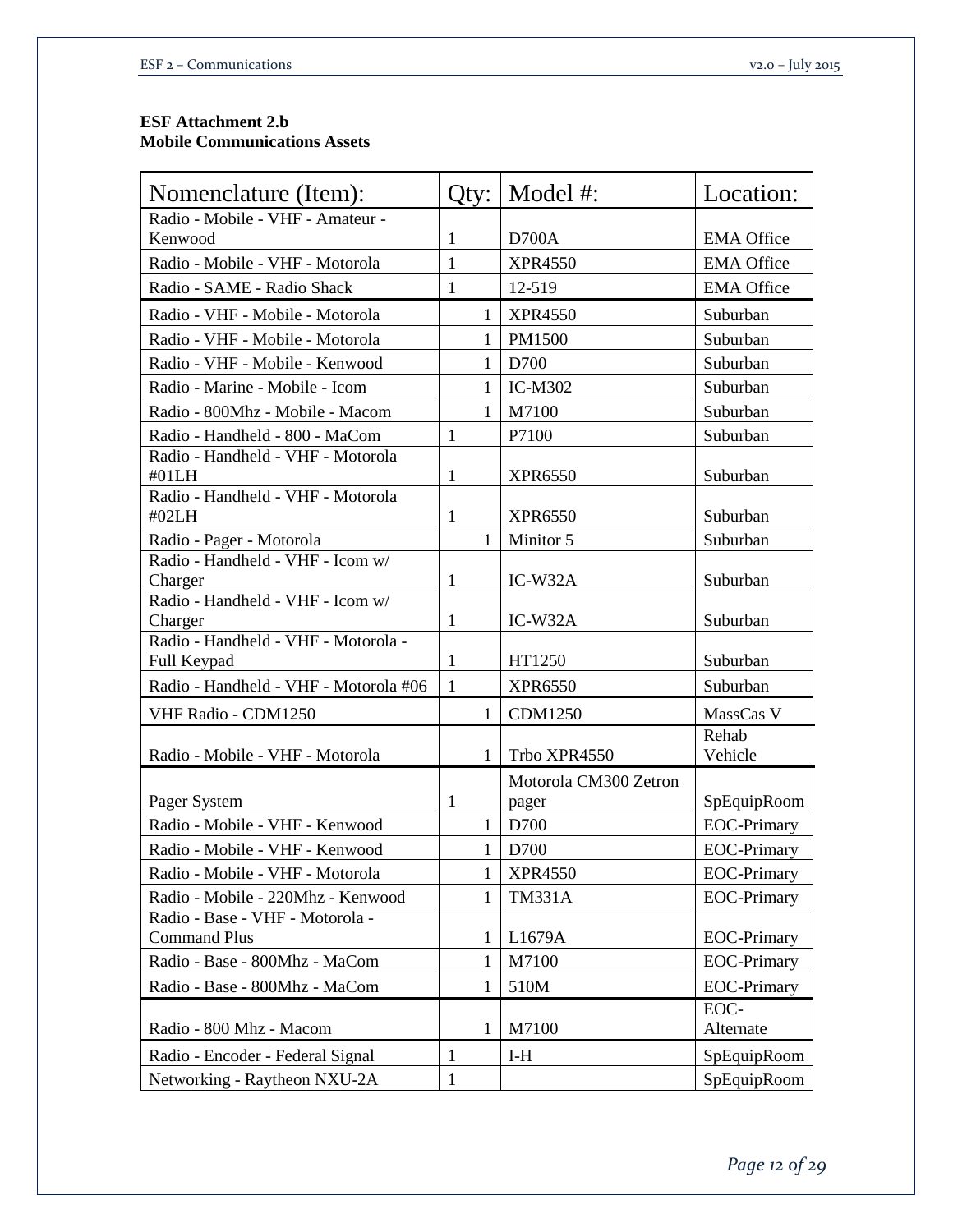| Radio - Mobile - Interface - ACU-M<br>Radio Unit   | $\mathbf{1}$ | F7KP6P22XKMZ20000F | SpEquipRoom |
|----------------------------------------------------|--------------|--------------------|-------------|
| Radio - Mobile - VHF - Motorola on                 |              |                    |             |
| <b>Battery Pack</b>                                | 1            | <b>CDM1250</b>     | SpEquipRoom |
| Radio - Mobile - VHF - Motorola                    | 1            | <b>CDM1250</b>     | SpEquipRoom |
| Radio - Mobile - VHF - Motorola                    | 1            | <b>CDM1250</b>     | SpEquipRoom |
| Radio - Mobile - VHF - Motorola                    | 1            | <b>CDM1250</b>     | SpEquipRoom |
| Radio - Mobile - VHF - Motorola                    | 1            | <b>CM300</b>       | SpEquipRoom |
| Radio - Mobile - VHF - Motorola                    | $\mathbf{1}$ | M1225              | SpEquipRoom |
| Radio - Mobile - VHF - Motorola                    | $\mathbf{1}$ | M1225              | SpEquipRoom |
| Radio - Mobile - Amateur - Kenwood                 | 1            | D700               | SpEquipRoom |
| Radio - Mobile - Amateur                           | 1            | D700               | SpEquipRoom |
| Radio - Mobile - Amateur                           | 1            | D700               | SpEquipRoom |
| Radio - Mobile - Amateur - Kenwood                 | $\mathbf{1}$ | TK-6110            | SpEquipRoom |
| Radio - Handheld - 800 - MaCom                     | $\mathbf{1}$ | P7100              | SpEquipRoom |
| Radio - Handheld - VHF - Motorola #03              | $\mathbf{1}$ | <b>XPR6550</b>     | Adam W.     |
| Radio - Handheld - VHF - Motorola #04              | $\mathbf{1}$ | <b>XPR6550</b>     | SpEquipRoom |
| Radio - Handheld - VHF - Motorola #05              | $\mathbf{1}$ | <b>XPR6550</b>     | SpEquipRoom |
| Radio - Handheld - VHF - Motorola #07              | 1            | <b>XPR6550</b>     | SpEquipRoom |
| Radio - Handheld - VHF - Motorola #08              | $\mathbf{1}$ | <b>XPR6550</b>     | SpEquipRoom |
| Radio - Handheld - VHF - Motorola #09              | 1            | <b>XPR6550</b>     | SpEquipRoom |
| Radio - Handheld - VHF - Motorola #10              | $\mathbf{1}$ | <b>XPR6550</b>     | SpEquipRoom |
| Radio - Handheld - VHF - Motorola #11              | $\mathbf{1}$ | <b>XPR6550</b>     | SpEquipRoom |
| Radio - Handheld - VHF - Motorola #12              | $\mathbf{1}$ | <b>XPR6550</b>     | SpEquipRoom |
| Radio - Handheld - VHF - Motorola #13              | $\mathbf{1}$ | <b>XPR6550</b>     | SpEquipRoom |
| Radio - Handheld - VHF - Icom w/<br>Charger BC144  | $\mathbf{1}$ | $IC-V8$            | SpEquipRoom |
| Radio - Handheld - VHF - Icom w/<br>Charger BC144  | 1            | $IC-V8$            | SpEquipRoom |
| Radio - Handheld - VHF - Icom w/<br>Charger BC152  | $\mathbf{1}$ | $IC-F50$           | SpEquipRoom |
| Radio - Handheld - VHF - Icom w/<br>Charger BC146  | $\mathbf{1}$ | $IC-V82$           | SpEquipRoom |
| Radio - Handheld - VHF - Icom w/<br>Charger BC146  | $\mathbf{1}$ | $IC-V82$           | SpEquipRoom |
| Radio - Handheld - VHF - Icom w/<br>Charger BC119N | $\mathbf{1}$ | $IC-V82$           | SpEquipRoom |
| Radio - Handheld - VHF - Icom w/<br>Charger BC146  | $\mathbf{1}$ | IC-F30GT           | SpEquipRoom |
| Radio - Handheld - VHF - Icom w/<br>Charger BC144  | $\mathbf{1}$ | IC-F30GT           | SpEquipRoom |
| Radio - Handheld - VHF - Icom w/<br>Charger        | $\mathbf{1}$ | IC-W32A            | SpEquipRoom |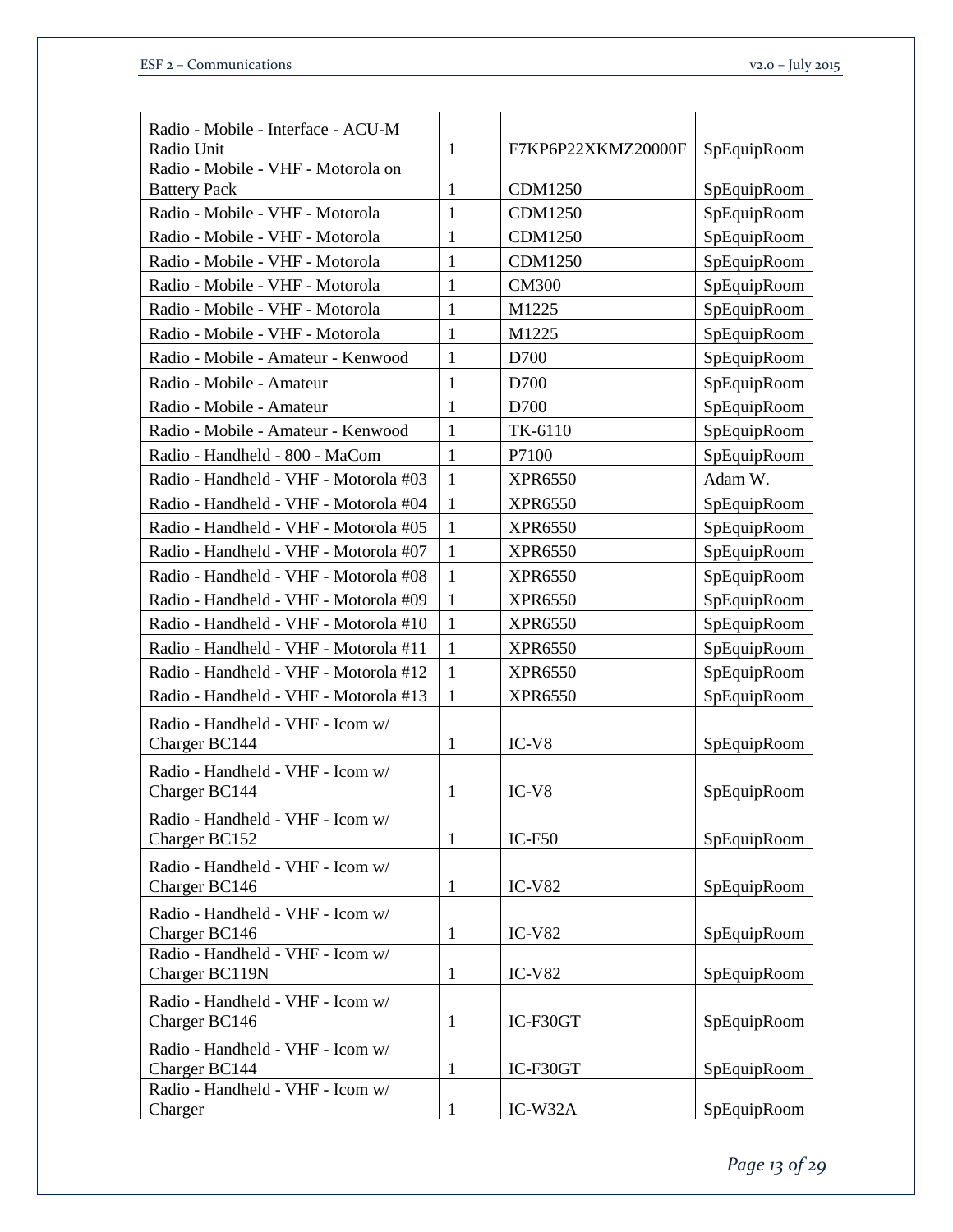| Radio - Handheld - VHF - Icom w/                   |              |                |             |
|----------------------------------------------------|--------------|----------------|-------------|
| Charger                                            | $\mathbf{1}$ | IC-W32A        | SpEquipRoom |
| Radio - Handheld - VHF - Icom                      | $\mathbf{1}$ | IC-F3GT2       |             |
| Radio - Handheld - VHF - Icom                      | $\mathbf{1}$ | IC-F3GT2       |             |
| Radio - Handheld - VHF - Motorola -                |              |                |             |
| No Keypad                                          | $\mathbf{1}$ | HT1250         | SpEquipRoom |
| Radio - Handheld - VHF - Motorola -                |              |                |             |
| No Keypad                                          | $\mathbf{1}$ | HT1250         | SpEquipRoom |
| Radio - Handheld - VHF - Motorola -                |              |                |             |
| Lmt Keypad                                         | $\mathbf{1}$ | HT1250         | SpEquipRoom |
| Radio - Handheld - VHF - Motorola -                |              |                |             |
| Lmt Keypad                                         | $\mathbf{1}$ | HT1250         | SpEquipRoom |
| Radio - Handheld - VHF - Motorola -                |              |                |             |
| Lmt Keypad<br>Radio - Handheld - VHF - Motorola -  | $\mathbf{1}$ | HT1250         | SpEquipRoom |
| Lmt Keypad                                         | $\mathbf{1}$ | HT1250         | SpEquipRoom |
| Radio - Handheld - VHF - Motorola -                |              |                |             |
| Full Keypad                                        | $\mathbf{1}$ | HT1250         | SpEquipRoom |
| Radio - Handheld - VHF - Motorola -                |              |                |             |
| Full Keypad                                        | $\mathbf{1}$ | HT1250         | SpEquipRoom |
| Radio - Handheld - VHF - Motorola -                |              |                |             |
| Full Keypad                                        | $\mathbf{1}$ | HT1250         | SpEquipRoom |
| Radio - Handheld - VHF - Motorola -                |              |                |             |
| Full Keypad                                        | $\mathbf{1}$ | HT1250         | SpEquipRoom |
| Radio - Handheld - VHF - Motorola -                |              |                |             |
| Full Keypad                                        | $\mathbf{1}$ | HT1250         | SpEquipRoom |
| Radio - Handheld - VHF - Motorola                  | $\mathbf{1}$ | EX600 XLS      | SpEquipRoom |
| Radio - Handheld - VHF - Motorola -<br>Full Keypad | $\mathbf{1}$ | CP200 XLS      | SpEquipRoom |
| Radio - Handheld - VHF - Motorola                  | $\mathbf{1}$ | CP200 XLS      |             |
|                                                    |              |                | SpEquipRoom |
| Radio - Handheld - VHF - Motorola                  | $\mathbf{1}$ | CP200 XLS      | SpEquipRoom |
| Radio - Handheld - VHF - Motorola                  | $\mathbf{1}$ | CP200 XLS      | SpEquipRoom |
| Radio - Handheld - VHF - Motorola                  | $\mathbf{1}$ | CP200 XLS      | SpEquipRoom |
| Radio - Handheld - VHF - Motorola                  | $\mathbf{1}$ | CP200 XLS      | SpEquipRoom |
| Radio - Handheld - VHF - Motorola                  | $\mathbf{1}$ | CP200 XLS      | SpEquipRoom |
| Radio - Handheld - VHF - Motorola                  | $\mathbf{1}$ | CP200 XLS      | SpEquipRoom |
| Radio - Handheld - VHF - Motorola                  | 1            | CP200 XLS      | SpEquipRoom |
| Radio - Handheld - VHF - Motorola                  | $\mathbf{1}$ | CP200 XLS      | SpEquipRoom |
| Radio - Handheld - VHF - Motorola                  | 1            | CP200 XLS      | SpEquipRoom |
| Radio - Handheld - VHF - Motorola                  |              | CP200 XLS      |             |
|                                                    | 1            |                | SpEquipRoom |
| Radio - Handheld - VHF - Motorola                  | $\mathbf{1}$ | CP200 XLS      | SpEquipRoom |
| Radio - Handheld - VHF - Motorola                  | $\mathbf{1}$ | <b>MCS2000</b> | SpEquipRoom |
| Radio - Handheld - Amateur Yaesu                   | $\mathbf{1}$ | VX-7R          | SpEquipRoom |
| Radio - Pager - VHF - Motorola                     | 1            | Minitor 5      | SpEquipRoom |
| Radio - Pager - VHF - Motorola                     | 1            | Minitor 5      | SpEquipRoom |
| Radio - Pager - VHF - Motorola                     | 1            | Minitor 5      | SpEquipRoom |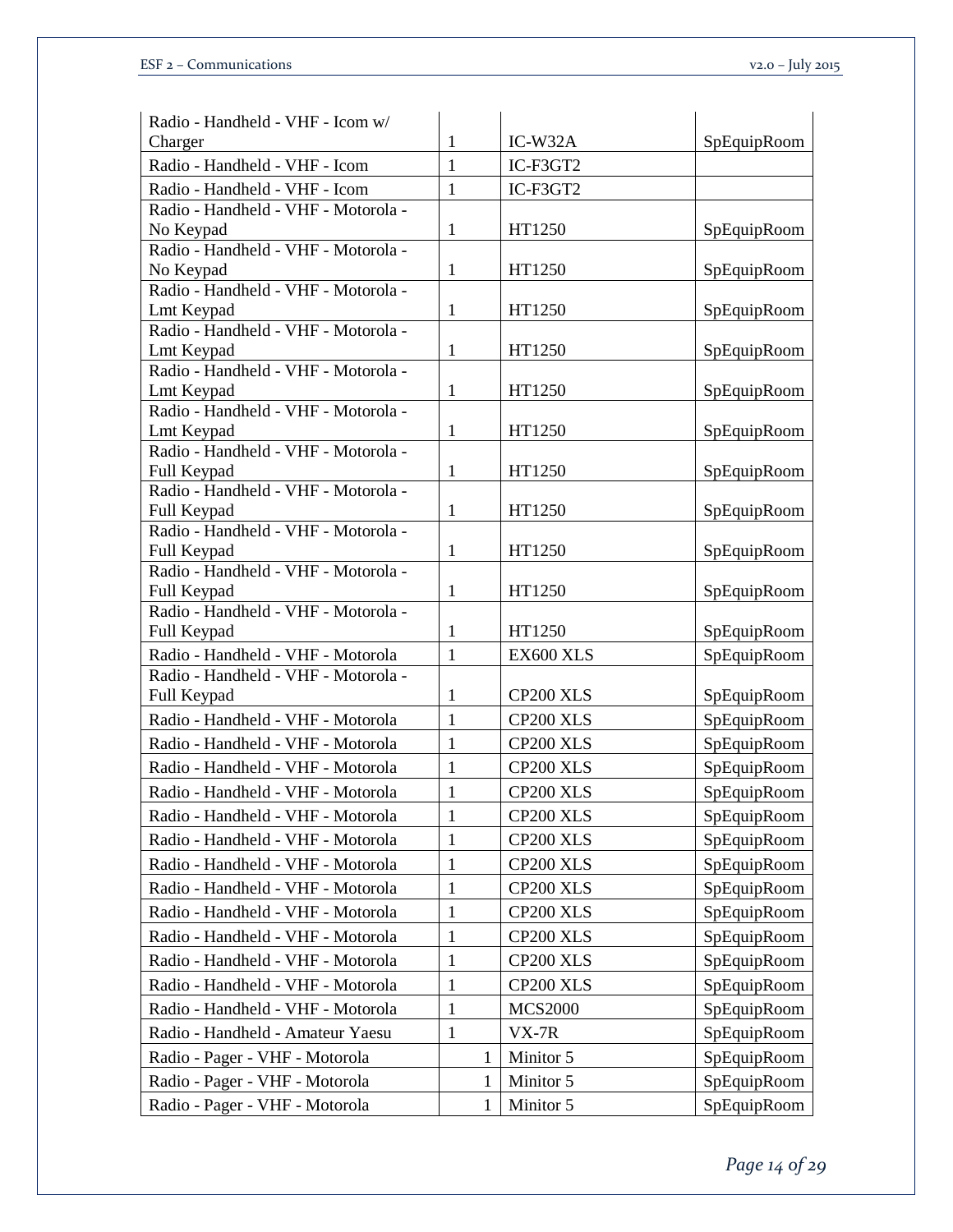| Radio - Pager - VHF - Motorola | Minitor 5 | SpEquipRoom |
|--------------------------------|-----------|-------------|
| Radio - Pager - VHF - Motorola | Minitor 5 | SpEquipRoom |
| Radio - Pager - VHF - Motorola | Minitor 5 | SpEquipRoom |
| Radio - Pager - VHF - Motorola | Minitor 5 | SpEquipRoom |
| Radio - Pager - VHF - Motorola | Minitor 5 | SpEquipRoom |
| Radio - Pager - VHF - Motorola | Minitor 5 | SpEquipRoom |
| Radio - Pager - VHF - Motorola | Minitor 5 | SpEquipRoom |
| Radio - Pager - VHF - Motorola | Minitor 5 | SpEquipRoom |
| Radio - Pager - VHF - Motorola | Minitor 5 | SpEquipRoom |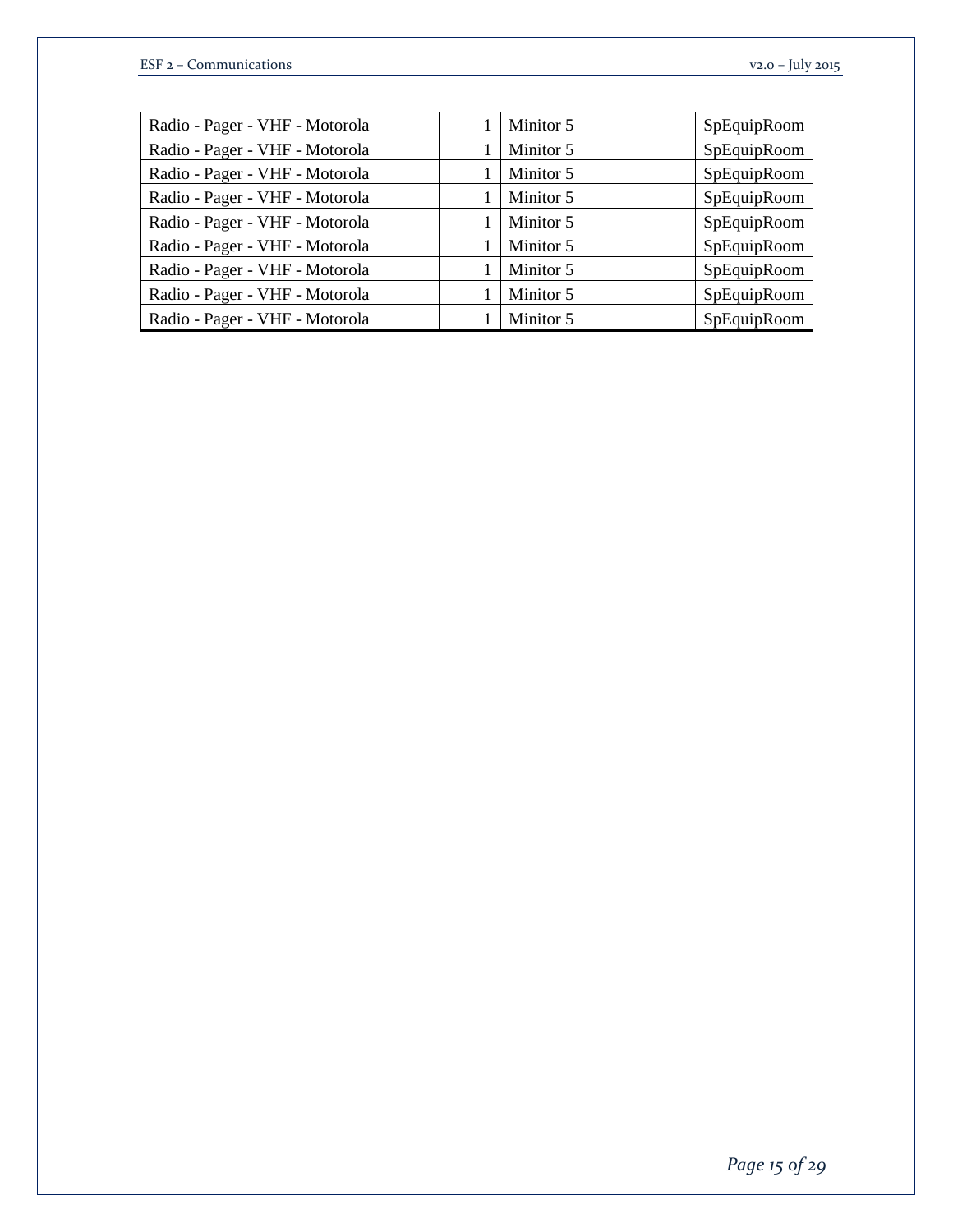### **ESF Attachment 2.c Primary and Back-up Communications Systems**

#### **Primary and Backup Communication Systems**

The primary communications center is located within the Mills County Courthouse. It was upgraded in 2012 when a new addition was built. It has 3 call taking stations, fully functional and identical. There is room for expansion to a 4<sup>th</sup> station if needed in the future. The Mills County Communications Center has large battery backup, with generator backup as well.

It includes a small kitchen, a restroom, and area for lockers. There are 2 entry doors, managed by key fob or unlocked via the call station. The area is rated to sustain an EF3 Tornadic storm.

Mills County E911 has 2 landline E-911 trunk lines and 2 cell E-911 trunk lines. If Mills County were to lose 911 services, all calls would be routed to the Pottawattamie County PSAP. Mills County E911 has five 5 administrative phone lines to answer incoming non-emergency calls, 4 of those able to be 911 rollover lines.

The following channels and frequencies are monitored by the Mills County Communications Center on a 24/7 basis:

| $1)$ OPS 1 Repeater:                                                                                                                                                                         |                                                                                                  | Main operating channel for Glenwood PD and Mills County<br>Sheriff's Department.                                                                                              |                      |          |  |  |
|----------------------------------------------------------------------------------------------------------------------------------------------------------------------------------------------|--------------------------------------------------------------------------------------------------|-------------------------------------------------------------------------------------------------------------------------------------------------------------------------------|----------------------|----------|--|--|
|                                                                                                                                                                                              | TX: 159.300 PL 118.8                                                                             |                                                                                                                                                                               | RX: 151.295 PL 118.8 |          |  |  |
| $2)$ OPS 2:                                                                                                                                                                                  | situations.<br>TX/RX: 155.190                                                                    | Secondary operating channel for Glenwood PD and Mills County<br>Sheriff's Department, used mostly during emergency or high traffic<br>No PL                                   |                      |          |  |  |
| 3) <b>INFO:</b>                                                                                                                                                                              |                                                                                                  | Mills County Indoor Warning System, and used by Glenwood PD and Mills<br>County Sheriff's Office, mostly during emergency or high traffic situations.<br>TX: 155.910 PL 167.9 | RX: 155.610 No PL    |          |  |  |
|                                                                                                                                                                                              | 4) GWD LEA: Iowa State Patrol – Law Enforcement Agency Repeater. Monitored by Law<br>TX: 154.890 | Enforcement throughout SW Iowa for bulletins and multi-agency use.<br>PL 192.8                                                                                                | RX: 155.685          | PL 192.8 |  |  |
| 5) Mutual Aid: Used for contacting outside agencies on mobile to mobile or mobile to                                                                                                         |                                                                                                  |                                                                                                                                                                               |                      |          |  |  |
|                                                                                                                                                                                              | portable.<br>TX/RX: 155.475                                                                      | No PL                                                                                                                                                                         |                      |          |  |  |
| 6) Point-to-Point: Used for base to base transmissions.                                                                                                                                      |                                                                                                  |                                                                                                                                                                               |                      |          |  |  |
|                                                                                                                                                                                              | <b>TX/RX: 155.370</b>                                                                            | $No$ PL                                                                                                                                                                       |                      |          |  |  |
| 7) Mills EMA Repeater (EMA65):<br>Main operating channel for Emergency<br>Management. Secondary channel for First Responders/ARES use.<br>TX: 155.295<br>PL 192.8<br>RX: 151.055<br>PL 192.8 |                                                                                                  |                                                                                                                                                                               |                      |          |  |  |
|                                                                                                                                                                                              |                                                                                                  |                                                                                                                                                                               |                      |          |  |  |

*Page 16 of 29*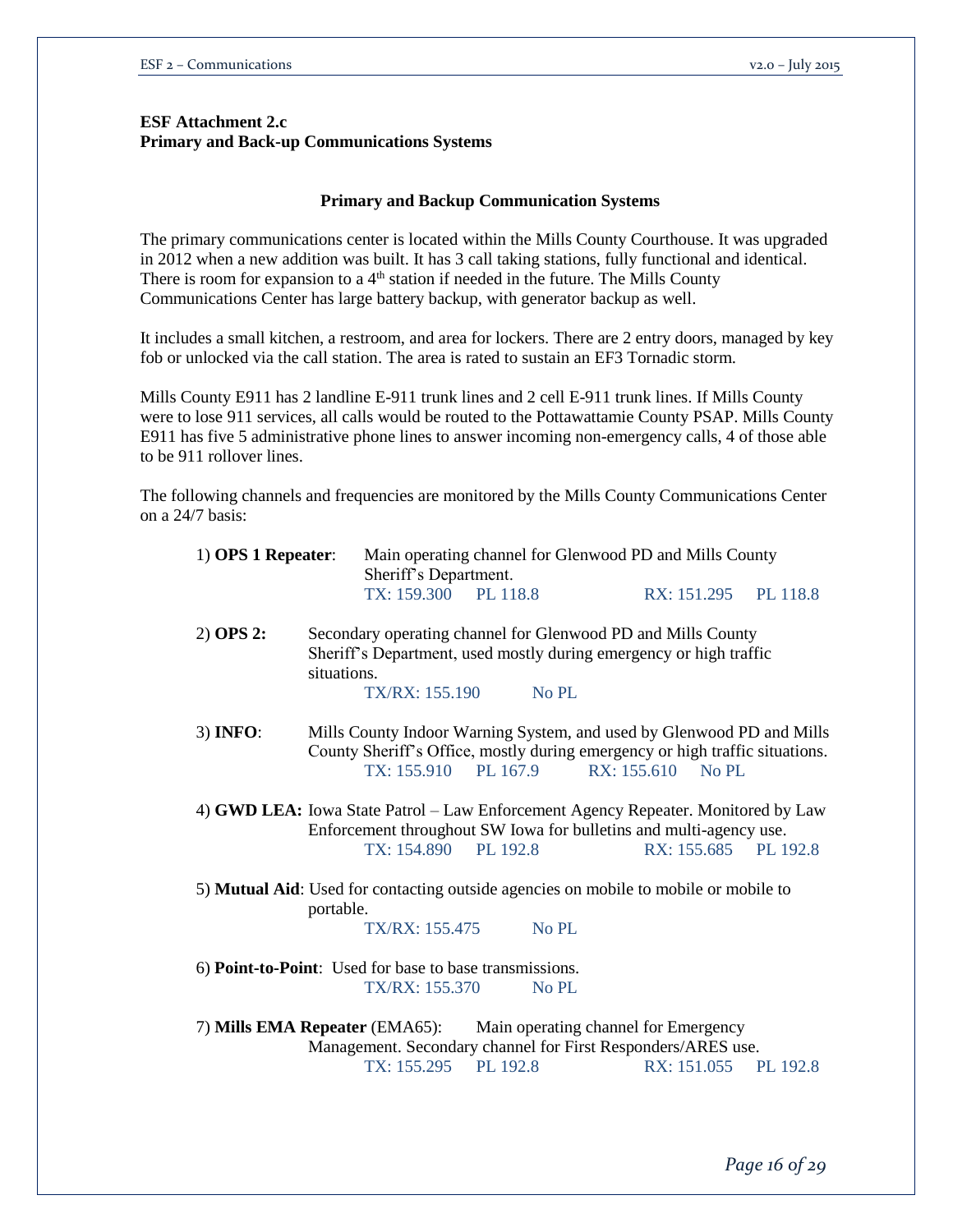| 8) Fire Simplex - Glenwood Tower:                                                                |
|--------------------------------------------------------------------------------------------------|
| Main operating channel for Glenwood and Pacific Junction Fire and Rescue,                        |
| as well as Malvern Fire and Malvern Rescue in certain areas.                                     |
| TX: 154.250 No PL<br>RX: 154.250<br>No PL                                                        |
| 9) County Fire - Hastings Tower Repeater:                                                        |
| Main operating channel for Emerson and Henderson Fire and Rescue, as well                        |
| as Malvern Fire and Malvern Rescue in certain areas.                                             |
| TX: 153.830 PL 67.0<br>RX: 154.250<br>No PL                                                      |
| 10) County Fire - Mineola Tower Repeater:                                                        |
| Main operating channel for Silver City and Oak Township Fire and Rescue.                         |
| TX: 158.835 DPL 114<br>RX: 154.250<br><b>DPL</b> 114                                             |
| 11) County Fire – Glenwood Tower Repeater:                                                       |
| Main operating channel for Pacific Junction and Glenwood Fire and Rescue                         |
| and Malvern Fie and Rescue in certain areas                                                      |
| TX: 154.250<br><b>DPL</b> 114<br>RX: 159.0375 DPL 114                                            |
|                                                                                                  |
| 12) Local EMS: Secondary channel for local EMS operations, and as well as Mills                  |
| Fire Ground 2.                                                                                   |
| TX/RX: 155.235<br>No PL                                                                          |
|                                                                                                  |
| 14) MCOMM: Repeater for use as a backup communications system.                                   |
| TX:159.000 DPL 114<br>RX: 154.385<br><b>DPL</b> 114                                              |
| Other frequencies able to be monitored include:                                                  |
|                                                                                                  |
| 15) Mills Fire Ground 1: Ground Operations channel to be used for on-scene operations,           |
| regarding structure fires, Wildland fires, technical rescues, and other<br>extended-time scenes. |
| TX/RX: 153.965<br>No PL                                                                          |
|                                                                                                  |
|                                                                                                  |

16) **Iowa Channel**: Mobile and Portable frequency used between various mutual aid response agencies throughout Iowa, including Fire / EMS / Local Law / Iowa State Patrol / DNR / DOT and other agencies. TX/RX: 151.475 PL 167.9

17) **Mills County Secondary Roads Repeater**: Main operating channel for the Mills County Engineer / Secondary Roads. TX: 155.940 DPL 431 RX: 151.460 DPL 431 18) **Glenwood Community Schools Repeater**: Main operating channel for the Glenwood Community School District. TX: 157.665 Digital RX: 152.405 Digital

19) **Nationwide VCALL 10**: TX/RX: 155.7525 PL 156.7

20) **Nationwide VTAC 11**: TX/RX: 151.1375 PL 156.7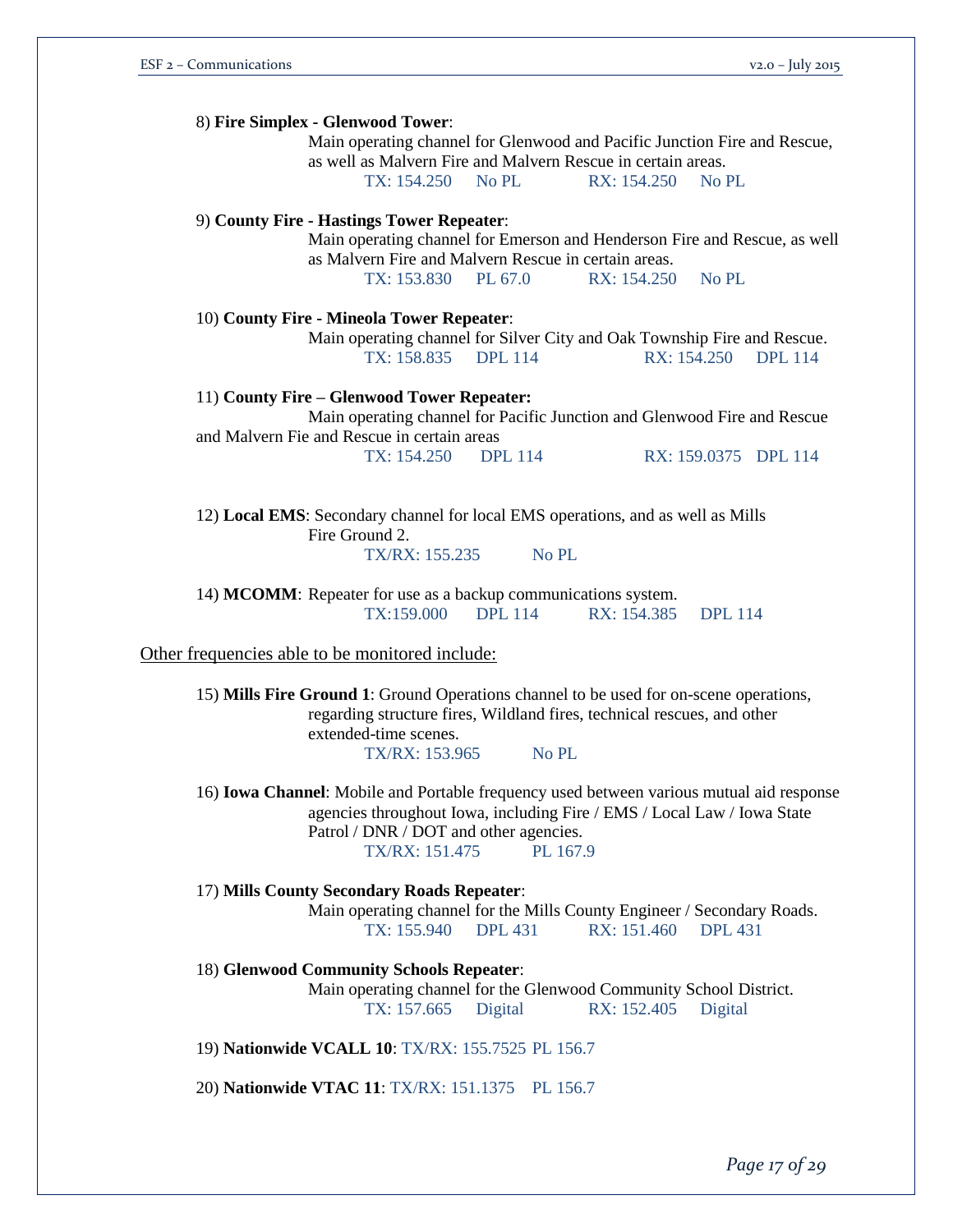21) **Nationwide VTAC 12**: TX/RX: 154.4525 PL 156.7

22) **Nationwide VTAC 13**: TX/RX: 158.7375 PL 156.7

23) **Fremont County Ops**: TX: 156.030 PL 136.5 RX: 158.790 PL 136.5

24) **Fremont County Fire**: TX/RX: 154.160 PL 136.5

25) **Montgomery County Ops**: TX/RX: 151.280 No PL

26) **Montgomery County Fire**: TX/RX: 154.310 No PL

27) **Iowa State Patrol – DPS 3**: RX Only: 155.655 PL 192.8

The back-up communications center is located within the Glenwood Police Department. It is equipped with an 8 channel radio base, limited phone service, and has no connection to the Iowa State Teletype System. The Mills County E911 Joint Service Board is working on a project to continue updating the back-up site. This would be utilized in short term emergency situations, A second backup site was installed at the Mills County (Primary) Emergency Operations Center in July of 2006. This site has a twelve (12) channel radio base that can page all required public safety/defense agencies in Mills County. Cabling for E911 phone lines, CAD, and emergency recall pagers has been installed, tested and remains functional.

Other Communication Resources:

- 1) Iowa System (Teletype): Technology used to send and receive teletype messages between other agencies and receive weather information from NWS.
- 2) Emergency Alert System (EAS): Managed by the National Weather Service and NOAA, allows ability to broadcast urgent information via television, radio, All Hazards Radio Network, and the Iowa System.
- 3) Iowa Communications Network (ICN): Mills County locations include Glenwood and East Mills Schools sites. Also, capability exists at Glenwood Resource Center.
- 4) Mills County SKYWARN Network: Amateur Radio Operators trained to watch for developing weather systems and report their sightings to the EOC or through a Formal Net. Volunteers are ARES and RACES qualified to act with emergency communications during response/recovery phases of a disaster.
- 5) Mills County Indoor Warning System: One-way communication providing routine/emergency information to schools, nursing homes, towns, businesses and emergency management personnel.
- 6) Outdoor Warning Sirens: One- way communication that alerts citizens, while outside, that there is danger and to seek further information from TV/Radio/All Hazards Radio Network.
- 7) CodeRED® Emergency Notification System: Serves as an emergency notification system via telephone to the public and businesses throughout the county. Examples of use include External Disaster Event - Fire, Evacuation, Mass Casualty Event (plane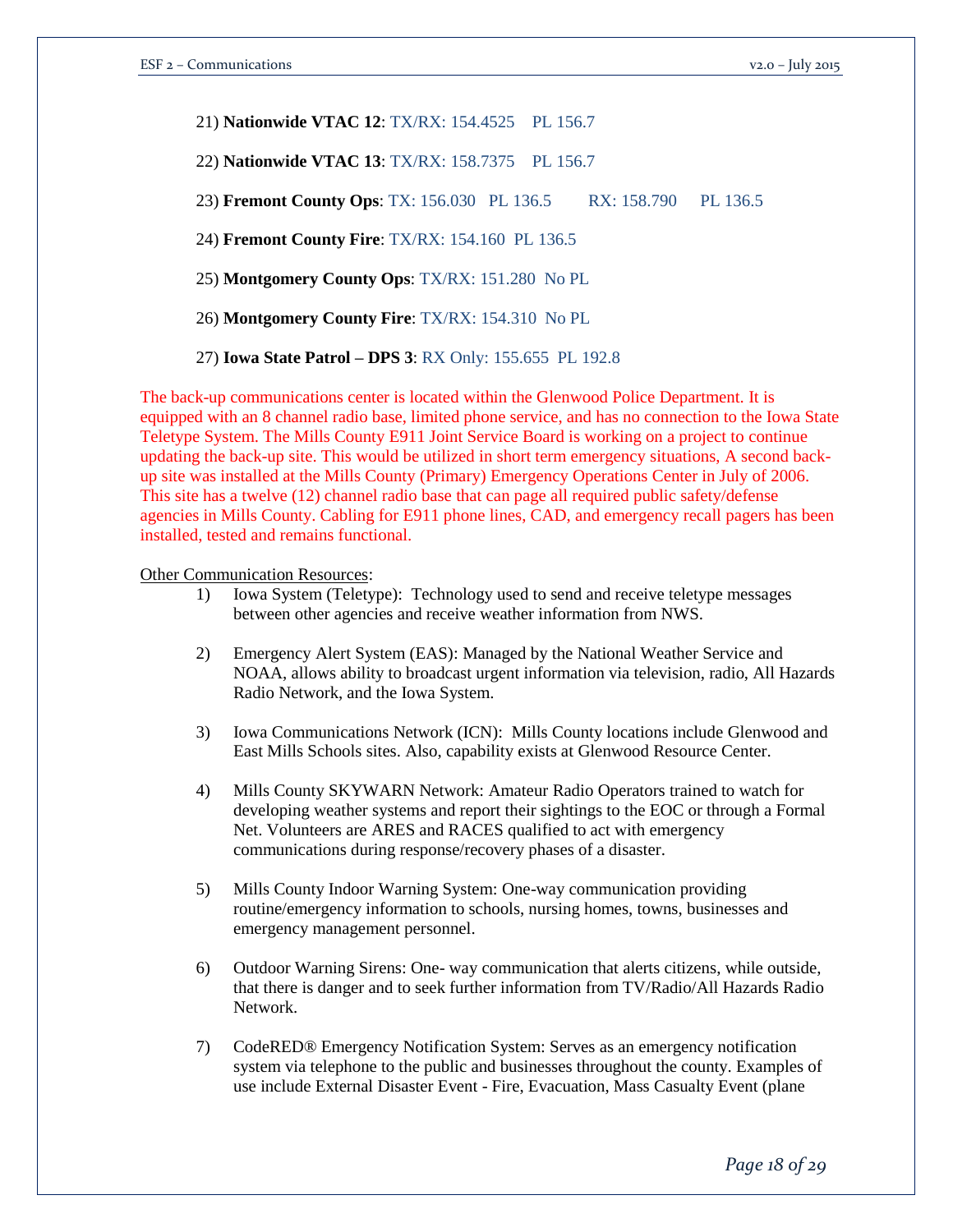crash, train wreck, bus wreck), Hazmat / Decon Event, or Maintenance Issue (no water, no power, 911 phones inoperable, boil water alert, etc).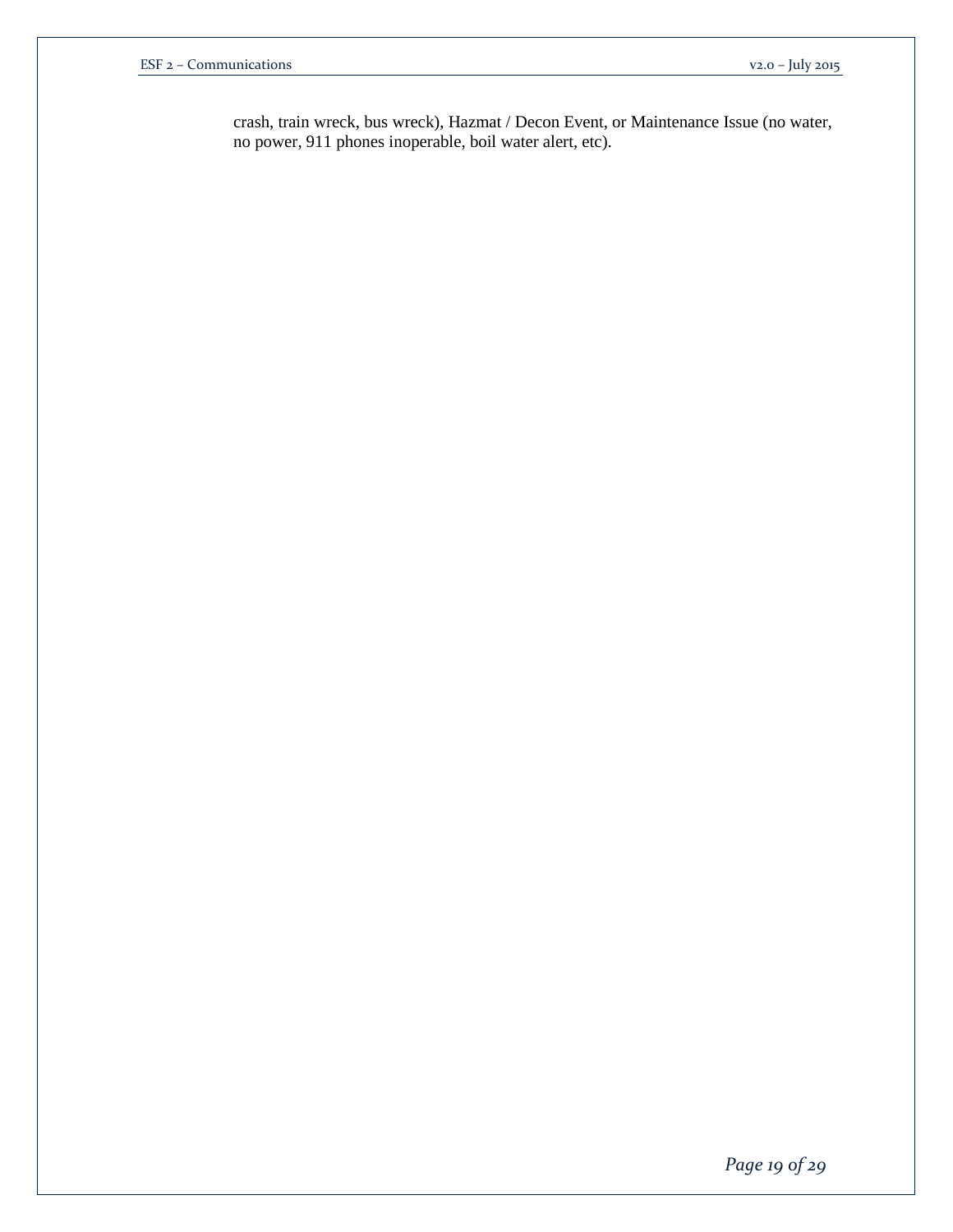### **ESF Attachment 2.d Emergency Notification Procedures (Fire, EMS, Severe Weather)**

#### **WEATHER SIRENS, FIRE & EMS SIREN TESTING**

*ISSUE DATE: April 7, 2009 REVISED DATE: April 7, 2010 UPDATED: June 22, 2010* 

#### **Public Notification and Weather Siren Test**

The following weather siren systems shall be tested on the **FIRST SATURDAY** of every month.

- Emerson
- Glenwood
- Hastings
- Henderson
- Malvern
- Mineola
- Pacific junction
- Silver City

The test shall begin at 10:00 AM, and be done before 10:30 AM. The County Fire channel shall be used for the testing and the **TORNWAR** button will be utilized for the siren testing. Any department that advises their siren is not working should contact their vendor directly for repairs. If you are unable to complete the test, the reason needs to communicate to the Director of Communications. Each city is in charge of their own siren maintenance. If there is a problem with a siren you will need to make contact with the following individuals:

- Glenwood - Perry Cook, on his cell phone 520-0845, if not available contact the on call city street department person. When someone is contacted they will wait approximately 10 minutes before responding to allow the siren to cycle and then quiet.

- All other towns you will contact the fire chiefs, their names and numbers can be found in the white binders under the fire and rescue tab, Mills County Key Officials.

#### **\*\* CAD NOTIFICATION \*\***

The CAD Notification will be tested on the **FIRST SATURDAY** of every month between 10:00 AM and 10:30 AM. If the notification does not go through, send an email to the Director of Communications if there is a problem.

The Steps will be, on the **STATUS MONITOR**, located the **PAGE** Button that is located on the left side of the screen (above the Exit button), press that button and it will bring up a **SEND PAGE**  Screen, in the **TO** Field, double-click and will bring up all of the Notification devices that are in there, select the **@ALL PAGER/PHONE TES**, in the **PAGE TEXT** Field, place the following:

"This is a Test of the CAD System Notification System."

#### **\*\* FIRE AND EMERGENCY MEDICAL SERVICE PAGER TESTING \*\***

All fire department pagers will be tested on **Tuesday, Thursday, and Saturday** between the hours of 1830 and 1900.

The Telecommunications Operator shall select proper group number, activate and broadcast that the pagers are being activated for test purposes only by stating the following: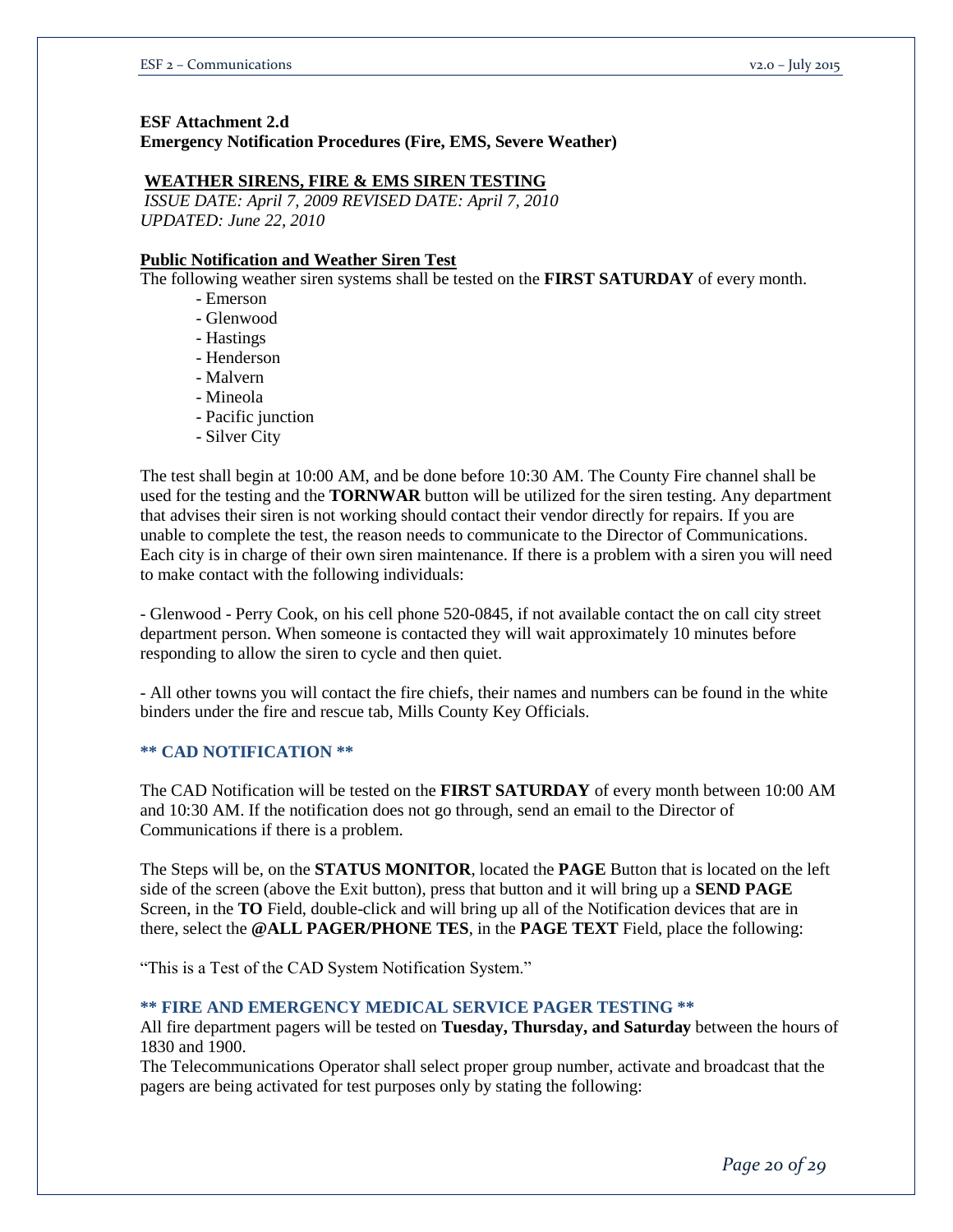### **"This is the evening test call for all Mills County Fire and Rescue personnel this is only a test WRG559 (Give time)"**

In addition, the Telecommunications Operator shall relay any pertinent information at the end of the test (i.e. road closings, meetings scheduled, hospital closings and Homeland Security status). Special announcements can be on any evening that is requested by the department making the request. If test calls are not done before 1900 they will not be done.

### **\*\* INDOOR WARNING TEST PROCEDURES \*\***

**Every Monday at 10am** there will be a test of the Mills County indoor warning system. On the rotating resource you will find a clip board with the test message to be given after setting off the CD tones which reads as ……**"This is a test of the Mills County indoor warning system, All stations acknowledge a satisfactory test as previously briefed test complete."** To sound the proper tones you will:

- 1. Go to test paging on the radio console.
- 2. Pull up GROUP.
- 3. "Highlight" CD Test.
- 4. Send page.
- 5. Once the tones have finished sounding the message will be read.
- 6. Initial the clip board on the appropriate date.
- 7. Leave for Emergency Manager.

### **\*\* NATIONAL ALERT WARNING & ATTACK SYSTEM (NAWAS) \*\***

#### **SECTION 1. DEFINITION**

NAWAS, a special purpose telephone system, forms a major portion of the National Civil Defense Warning System. NAWAS provides the capability for selective dissemination of warning and emergency information nationwide, within Federal Emergency Management Agency (FEMA) Regional Areas, and within State-wide areas.

#### **SECTION 2. SEVERE WEATHER WATCHES AND WARNINGS**

A. The preparation and issuance of severe weather forecasts and severe weather warnings are responsibilities of the National Weather Service. These warnings are issued for tornadoes, severe storms, damaging winds, flash floods, and hurricanes.

B. Detailed plans must be established specifying sources of forecasts and warning, points to be advised, and procedures to be followed at each point in the Warning System. Severe weather forecasts and/or warnings relayed over the Civil Defense Warning System will also be transmitted through other facilities.

The use of the Warning System is merely a service to the National Weather Service in further disseminating Official Weather Watch bulletins and/or warnings. One weather station in each state will be designated to coordinate Weather Activities with the State Warning Point. The weather station in Des Moines and Omaha shall be used for Nebraska and Iowa weather.

Our contact point is National Weather Service Omaha 800-362-2118 - **DO NOT GIVE THIS NUMBER OUT TO THE PUBLIC**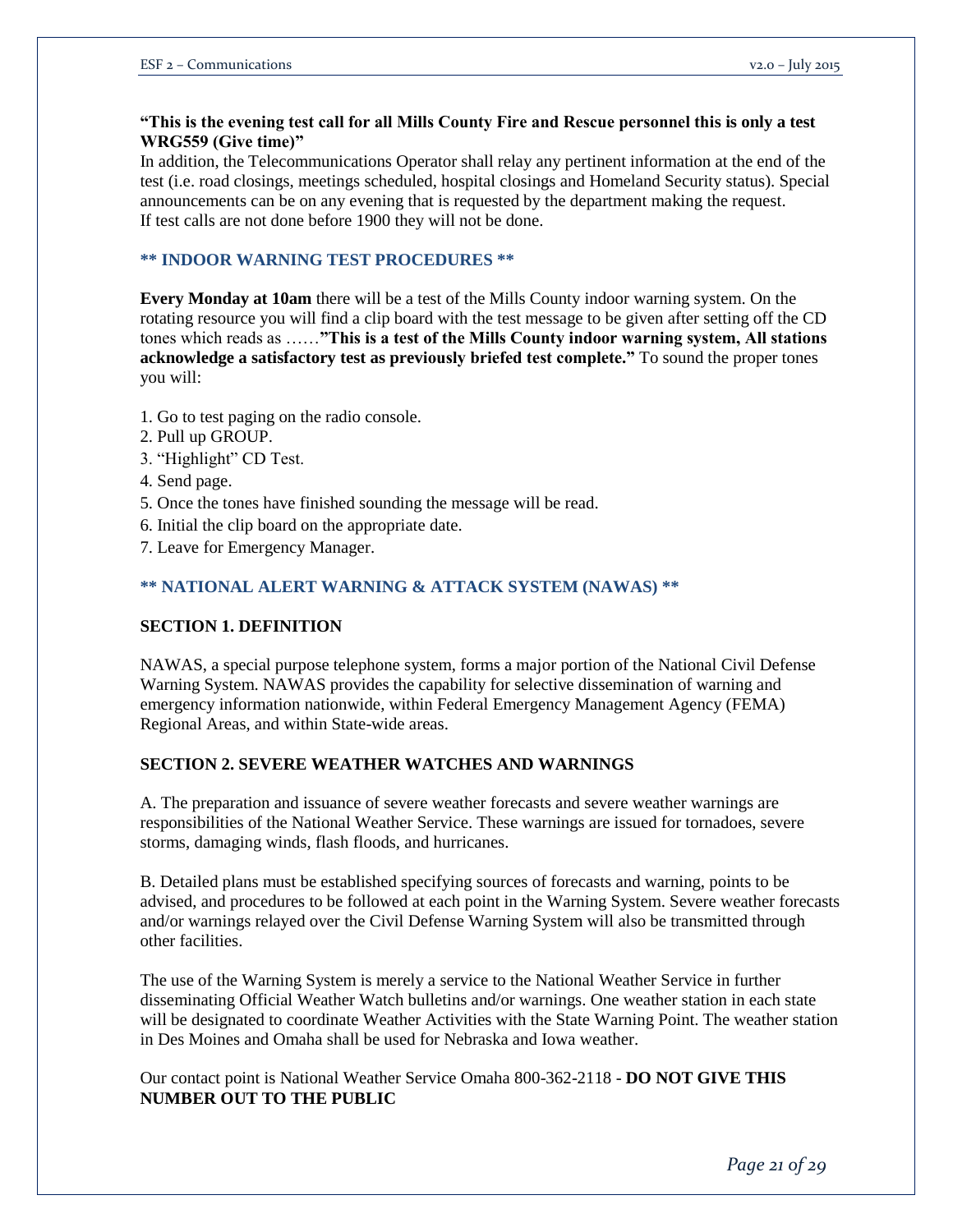C. While it may be necessary to shorten the message, any watch and/or warning for a given area will be limited to the wording of the originating Weather Forecast Office and will be identified as a Weather Watch or a Weather Warning. No evaluation or interpretation of the message will be made. This will ensure coordination and eliminate the possibility of conflicting warnings.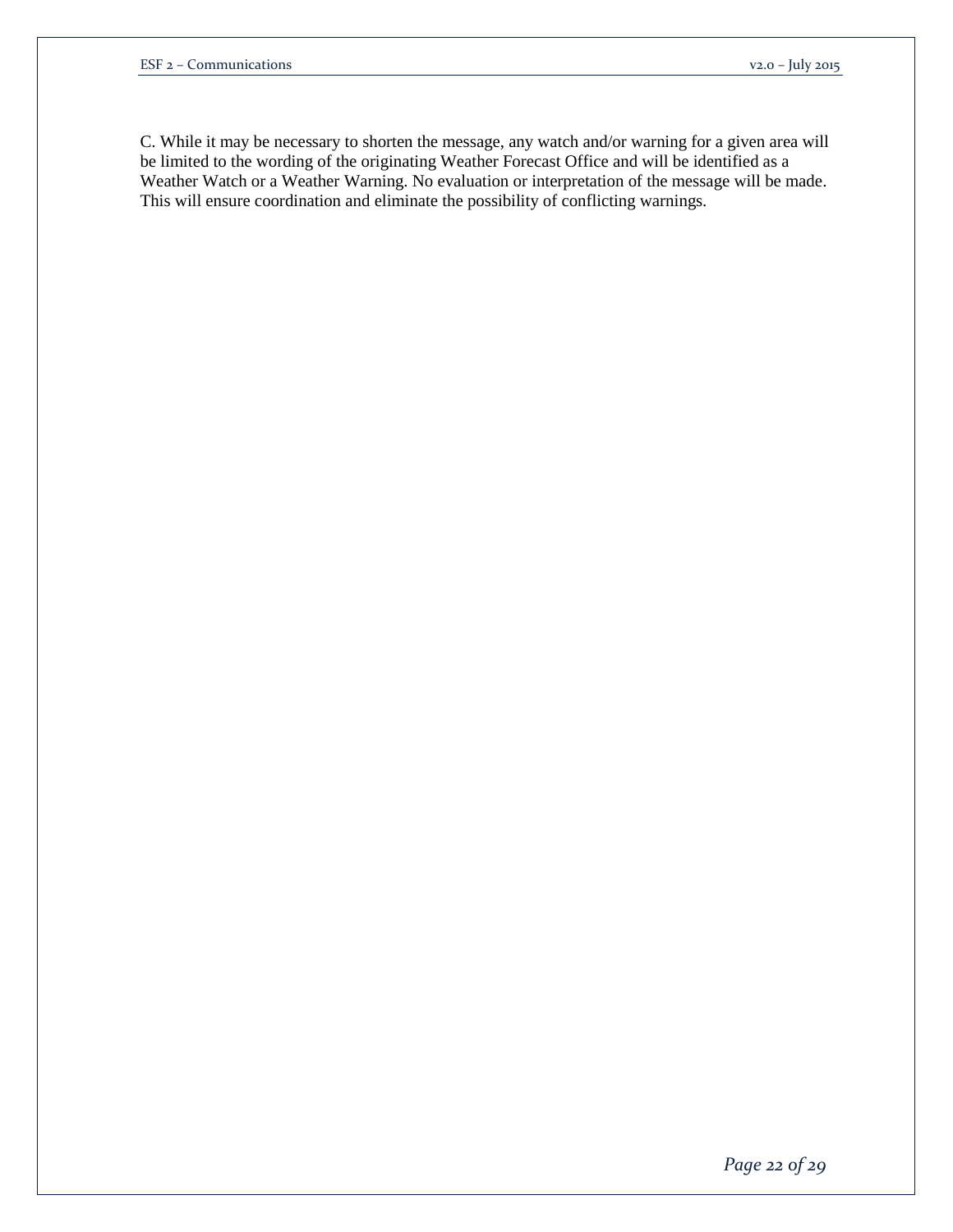### **\*\* SEVERE LOCAL STORM DEFINITIONS \*\***

#### **SECTION 1 - SEVERE LOCAL STORMS**

Severe local storms may include tornadoes and severe thunderstorms which are accompanied by very strong winds (exceeding 58 miles per hour) or large hail (3/4 inch or larger). Heavy rainfall and dangerous lightning may also be associated with these storms. The National Weather Service guidelines for reporting are as follows:

#### **Hail Size Estimates Wind Speed Estimates**

Pea 1/4" 30-40 mph: whole trees in motion Penny  $\frac{3}{4}$ <sup>3</sup> 40-45 mph: breaks twigs and small branches; Quarter 1" impedes walking. Half Dollar 1 1/4" 45-57 mph: Larger branches or weak limbs break; Golfball  $1 \frac{3}{4}$ " slight structural damage. Tennis Ball 2 ½" 58-72 mph: Severe T-storm Warning criteria. Peels Baseball 2  $\frac{3}{4}$ " surface off roofs, damage to garage doors; Grapefruit 4" windows broken.

#### **SECTION 2 - OFFICIAL SOURCE**

A. National Weather Service (NWS), including the National Severe Storms Forecast Center (NSSFC) and NOAA Weather Radio.

B. Information and NWS bulletins received over the NAWAS or the Iowa System.

C. Any general area law enforcement official, officer, or deputy.

D. Other officials include, Emergency Management, Skywarn personnel and fire departments that activate for weather spotting.

E. Commercial radio stations and television channels (3-4-6-7-14) when broadcasting official bulletins from the NWS, including NSSFC.

#### **SECTION 3 - LOCAL AREA**

The local area is defined as all towns and cities located within Mills County. This includes Silver City, Henderson, Emerson, Hastings, Malvern, Pacific Junction, Mineola, northern section of Tabor and the City of Glenwood.

### **SECTION 4. COUNTY DIVIDING LINES**

Sirens will be blown as per the weather directive. As a result, it is important to keep in mind that Highway 34 is the North and South dividing line of Mills County and 315th Street is the East and West dividing line of Mills County.

Northern Mills County includes the towns of Glenwood, Mineola, Silver City, and Henderson. Southern Mills County includes the towns of Pacific Junction, Malvern, Hastings, and Emerson. Eastern Mills County includes the towns of Malvern, Hastings, Emerson and Henderson. Western Mills County includes the towns of Glenwood, Pacific Junction, Mineola and Silver City.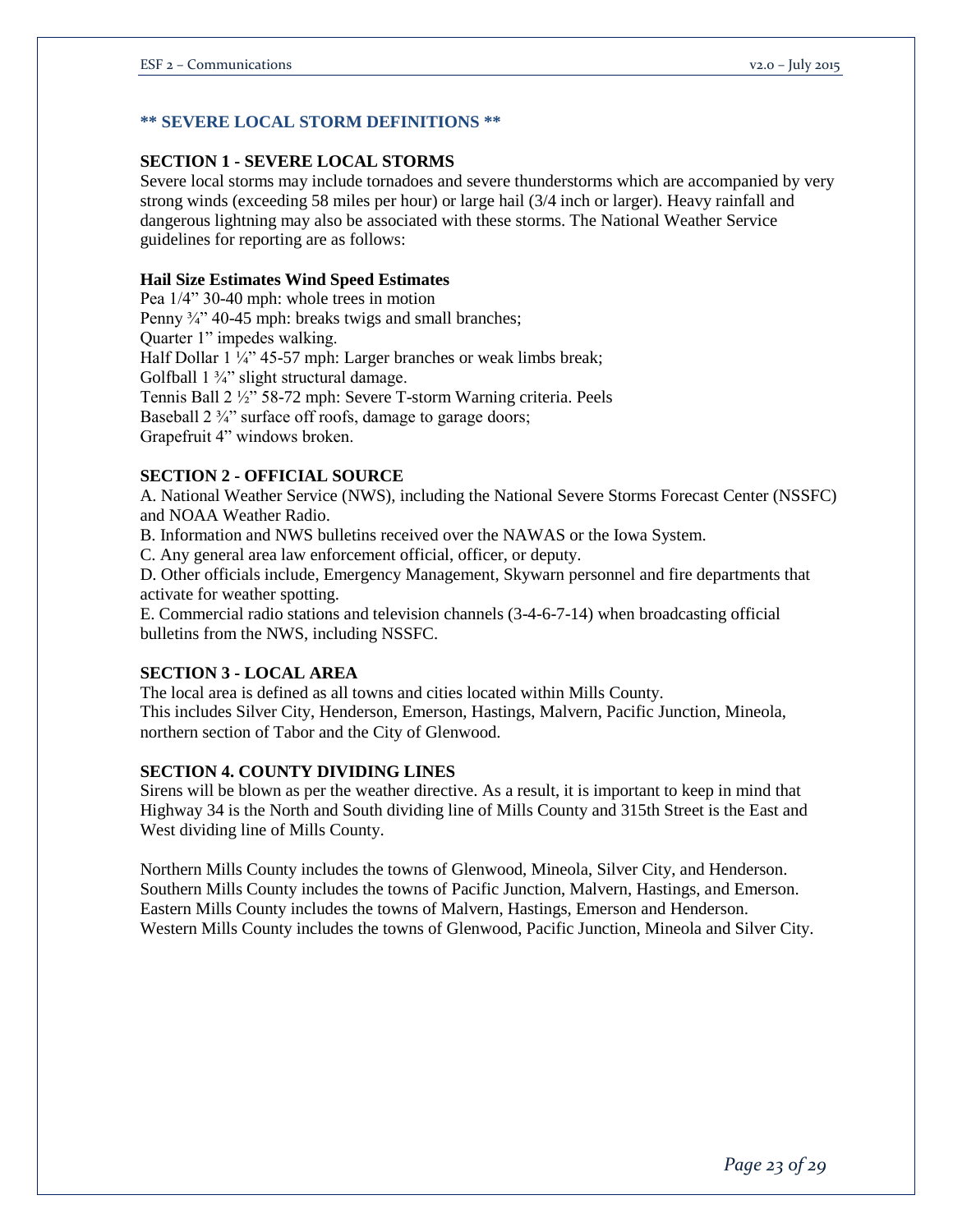### **\*\* THUNDERSTORM WATCH PROCEDURES \*\***

#### **CAD SYSTEM ENTRY**

1. In the CALL TAKER Screen:

LOCATION = **MILLS COUNTY**  CALL TYPE = **SVRTHWAT**  REMARK = Place the IOWA Weather Info in the Remark's

Save and then **Dispatch the call to COMM**. (This is VERY IMPORTANT, as this is the step that sends the Automatic Notification).

### **BROADCAST PROCEDURES**

When a severe Thunderstorm Watch is received from the National Weather Service, the following actions will be taken:

1. Simulcast the Severe Thunderstorm Watch on Operations and County Fire.

### **\*\* THUNDERSTORM WARNING PROCEDURES \*\***

### **CAD SYSTEM ENTRY**

1. In the CALL TAKER Screen:

LOCATION = **MILLS COUNTY**  CALL TYPE = **SVRTHWAR**  REMARK = Place the IOWA Weather Info in the Remark's

Save and then **Dispatch the call to COMM**. (This is **VERY IMPORTANT**, as this is the step that sends the Automatic Notification).

When a severe Thunderstorm Warning is received from the National Weather Service or other official sources which involves the entire Mills County Indoor Warning area or a portion thereof, the following actions will be taken:

#### **BROADCAST PROCEDURES**

### **INDOOR WARNING SYSTEM**

1. Notify the entire Mills County Indoor Warning area or appropriate district by selecting the appropriate paging groups, activate the page and broadcast the essence (type of severe weather conditions and inclusive times) of the Severe Weather bulletin.

#### **GROUP 5**

CD 51 CD 53 Glenwood Resource Center Glenwood Community School District Glen Haven Nursing Home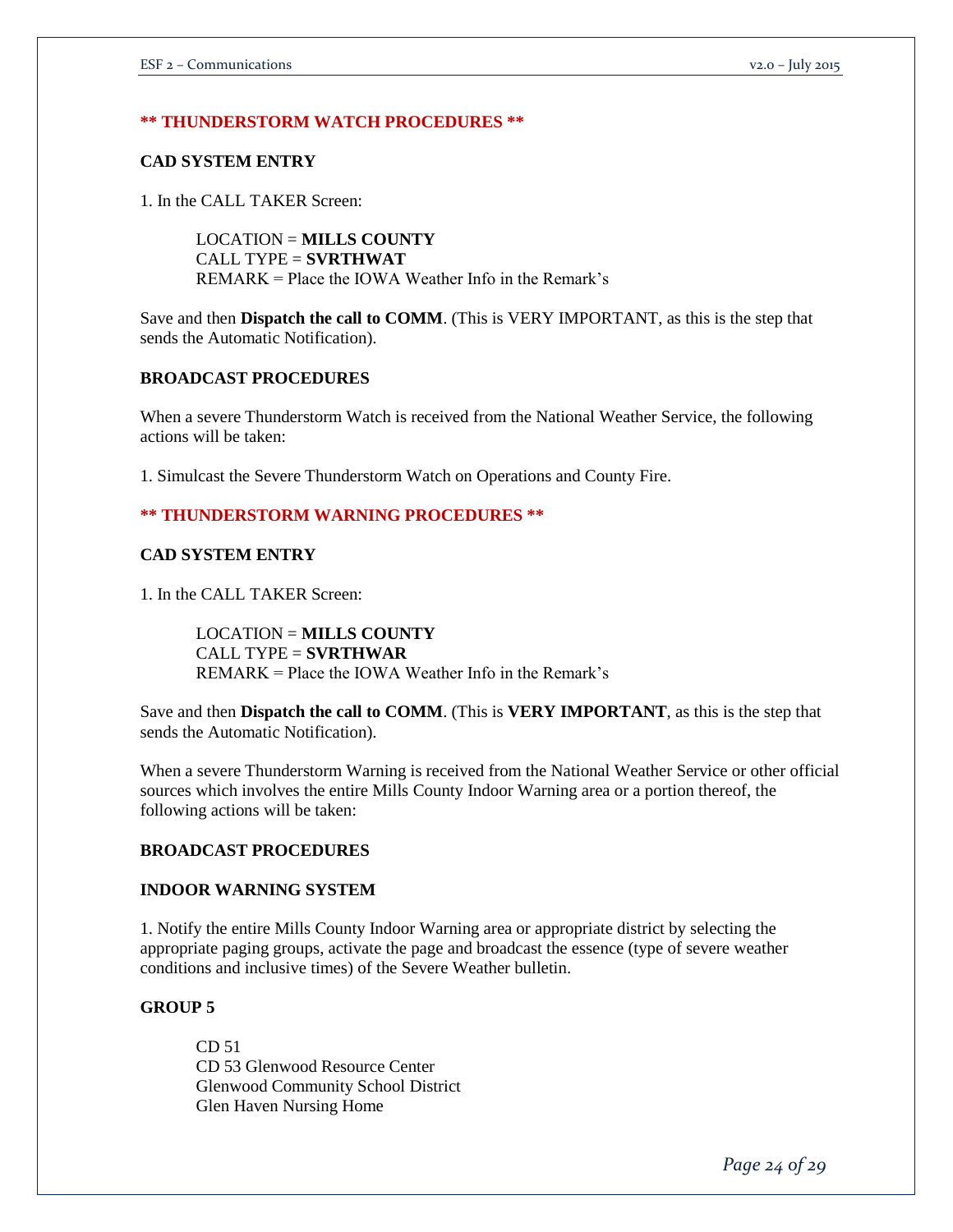Lynnwood Estates Glenwood City Hall Glenwood Pollution Control Glenwood Water Department CD 54 Mills County Emergency Management Coordinator East Mills School District Glenwood Fire and Rescue Pagers Oak Township Fire and First Responders Pagers Pacific Junction Fire and Rescue Pagers Malvern Fire & Rescue Hastings Fire Pagers 8

### **GROUP 7**

Emerson Fire and First Responders Pagers Henderson Fire and First Responders Pagers Silver City Fire and Rescue Pagers

\*\* Keep in mind that each group is paged on a different channel so the information must be given once to each group

2. Notify all on-duty law enforcement officers of the weather directive.

3. Notify the Mills County Sheriff's office, GPD and Jail by intercom.

4. Notify the following by telephone:

a. Mills County Auditor – (during business hours only)

### **THUNDERSTORM WARNING MESSAGE**

The following is an example of a thunderstorm warning message. The Telecommunications Operator on duty shall have the authority to broadcast the message in accordance with the situation at hand. A cancellation message is not necessary, message gives the expiration time. However if it is cancelled early a cancellation message is necessary.

**"This is the Mills County Communication Center with an emergency message. A THUNDERSTORM WARNING has been issued for (location) until (time) . Repeat. A THUNDERSTORM WARNING has been issued for (location) until. (time) . Mills County Clear at (Time).** 

### **\*\* TORNADO WATCH PROCEDURES \*\***

### **CAD SYSTEM ENTRY**

1. In the CALL TAKER Screen:

LOCATION = **MILLS COUNTY**  CALL TYPE = **TORNWATC**   $REMARK = Place$  the IOWA Weather Info in the Remark's

Save and then **Dispatch the call to COMM**. (This is **VERY IMPORTANT**, as this is the step that sends the Automatic Notification).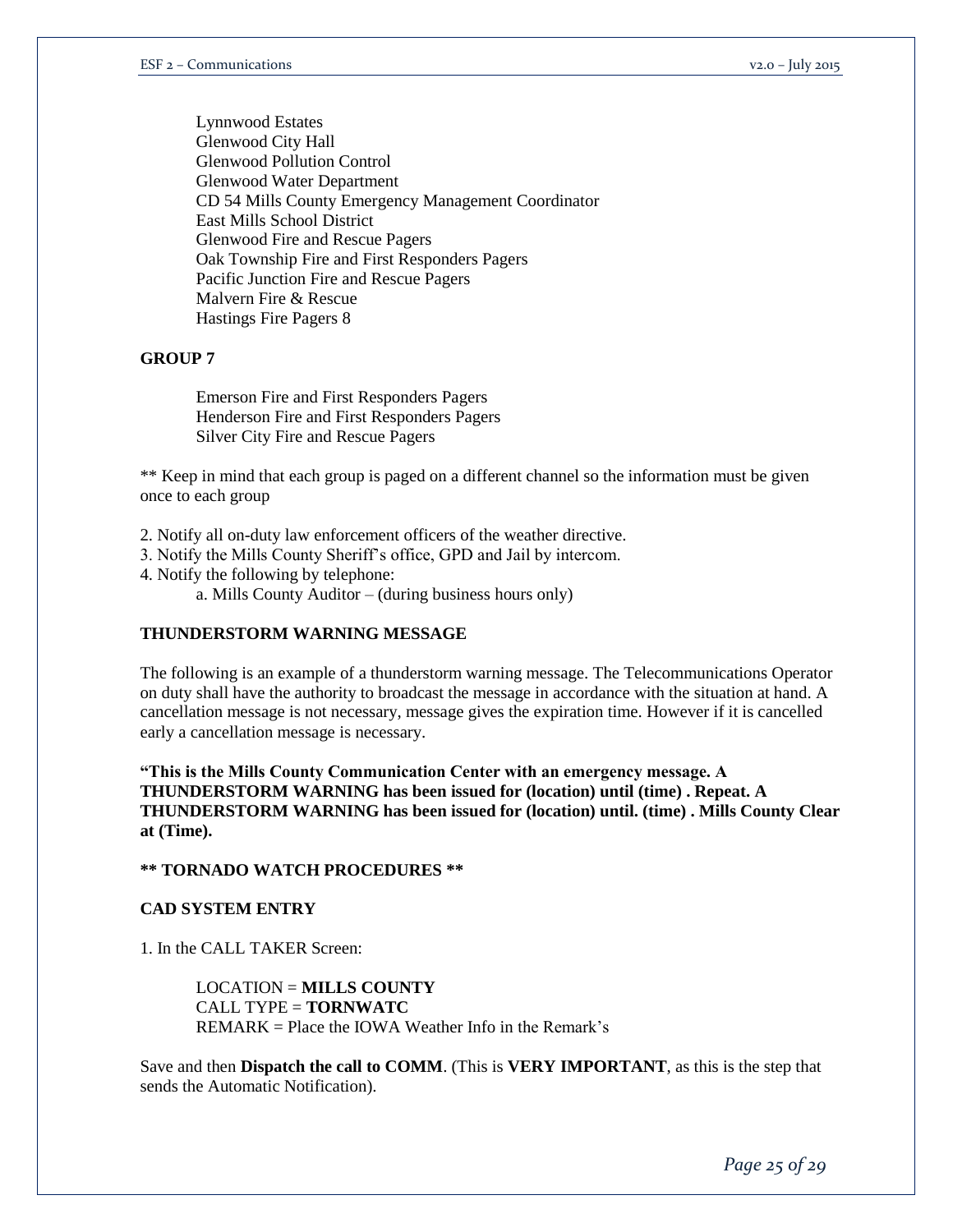When a severe Thunderstorm Warning is received from the National Weather Service or other official sources which involves the entire Mills County Indoor Warning area or a portion thereof, the following actions will be taken:

### **BROADCAST PROCEDURES**

### **INDOOR WARNING SYSTEM**

- 1. Notify the entire Mills County Indoor Warning area or appropriate district by selecting the appropriate paging groups, activate the page and broadcast the essence (type of severe weather conditions and inclusive times) of the Severe Weather bulletin.
- **1.** Notify the entire Mills County Indoor Warning area or appropriate district by selecting the appropriate paging groups, activate the page and broadcast the essence (type of weather conditions and inclusive times) of the Weather bulletin.

#### **GROUP 5**

CD 51

CD 52 Park Place CD 53 Glenwood Resource Center Glenwood Community School District Glen Haven Nursing Home Glenwood City Hall Glenwood Pollution Control Glenwood Water Department CD 54 Mills County Emergency Management Coordinator East Mills School District Glenwood Fire and Rescue Pagers Oak Township Fire and First Responders Pagers Pacific Junction Fire and Rescue Pagers Hastings Fire Pagers Malvern Fire and Rescue Pagers

#### **GROUP 7**

Emerson Fire and First Responders Pagers Henderson Fire and First Responders Pagers Silver City Fire & Rescue

\*\* Keep in mind that each group is paged on a different channel so the information must be given once to each group

- 2. Notify all on-duty law enforcement officers of the weather directive.
- 3. Notify the Mills County Sheriff's office, GPD and Jail by intercom announcing the weather watch.
- 4. Notify the following by telephone: a. Mills County Auditor - (during day only)

#### **TORNADO WATCH MESSAGE**

The following is an example of a tornado watch message. The Telecommunications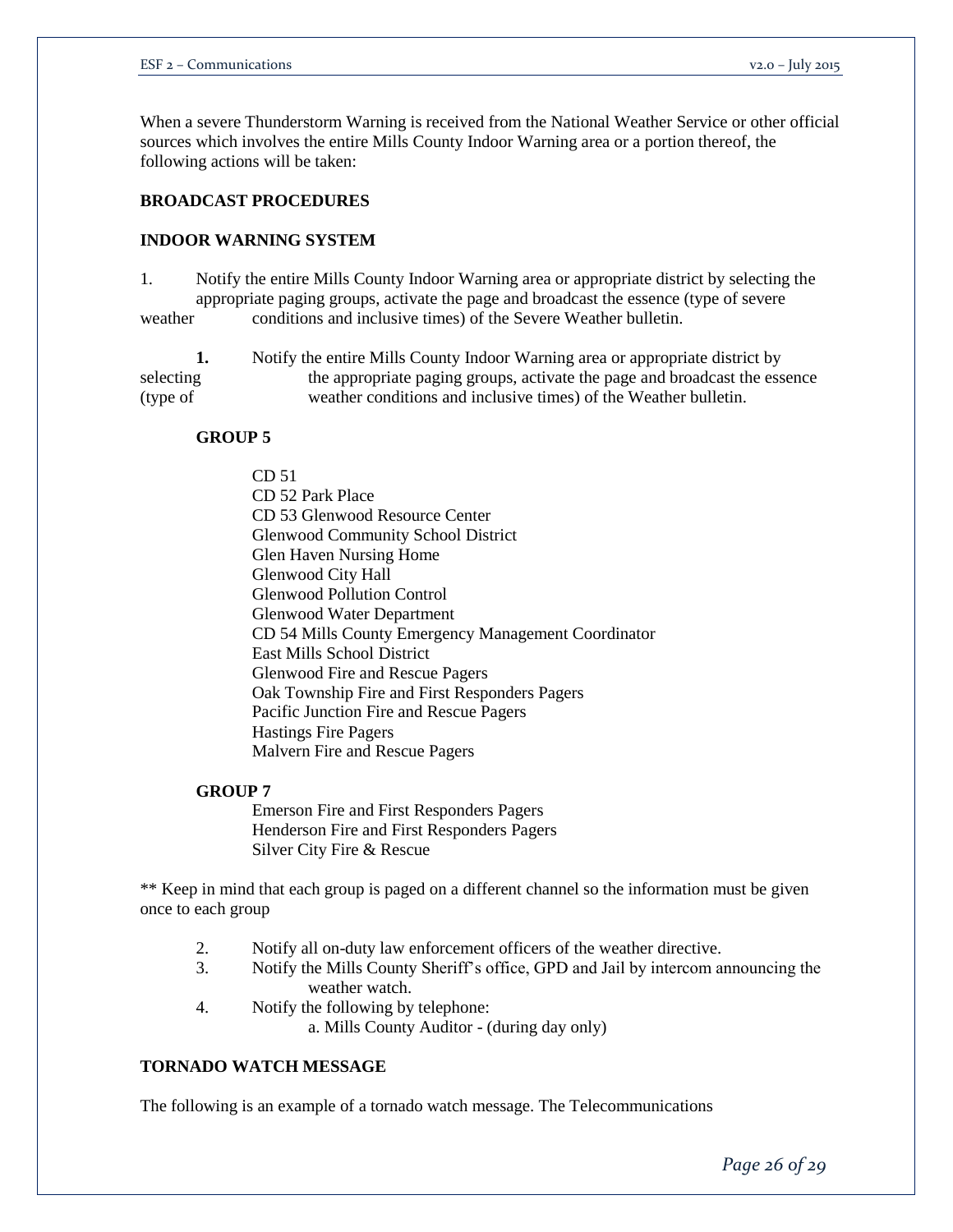Operator on duty shall have the authority to broadcast the message in accordance with the situation at hand. A cancellation message is not necessary, if the watch is allowed to expire. Unless it is cancelled then a message is necessary.

**"This is the Mills County Communication Center with an emergency message. A tornado watch has been issued for Mills County until (time). Repeat a Tornado Watch has been issued for Mills County until (time). Mills County Clear at (time)."**

### **\*\* TORNADO WARNING PROCEDURES \*\***

# **CAD SYSTEM ENTRY**

1. In the CALL TAKER Screen:

LOCATION = **MILLS COUNTY**  CALL TYPE = **TORNWARN**  REMARK = Place the IOWA Weather Info in the Remark's

Save and then **Dispatch the call to COMM**. (This is **VERY IMPORTANT**, as this is the step that sends the Automatic Notification).

#### **BROADCAST PROCEDURE**

When a Tornado Warning bulletin is received from the National Weather Service, the following actions will be taken:

#### **OUTDOOR WARNING SYSTEM**

1. Activate the sirens in the towns that are in the path or will be affected by the Tornado Warning as indicated by the IOWA System message.

#### **INDOOR WARNING SYSTEM**

2. Notify the entire Mills County Indoor Warning area or appropriate district by selecting the appropriate group, activate the page and broadcast the essence (type of weather conditions and inclusive times) of the Weather bulletin on the information channel.

### **GROUP 5**

CD 51 CD 52 Park Place CD 53 Glenwood Resource Center Glenwood Community School District Glen Haven Nursing Home Glenwood City Hall Glenwood Pollution Control Glenwood Water Department CD 54 Mills County Emergency Management Coordinator East Mills School District 12 Glenwood Fire and Rescue Pagers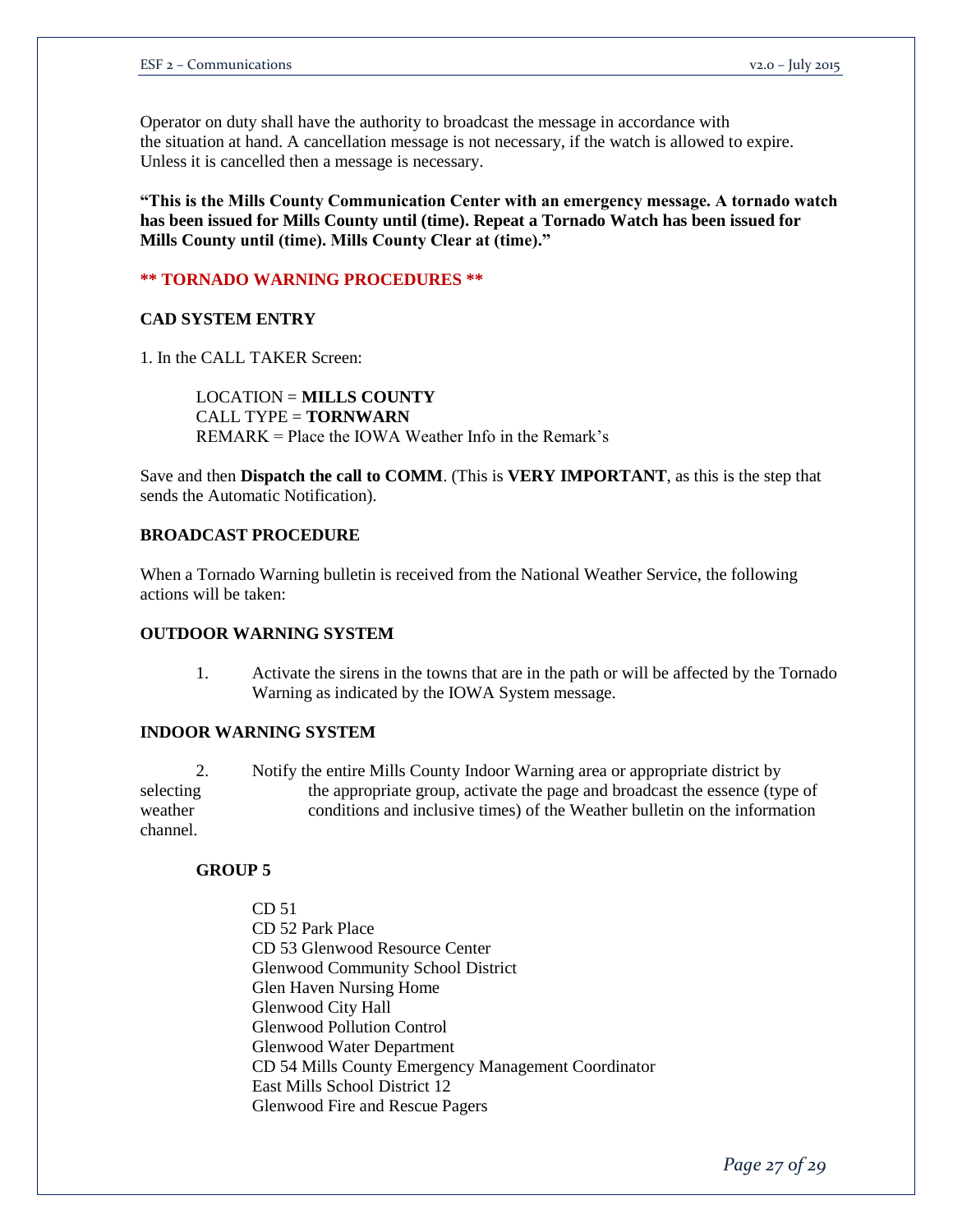Oak Township Fire and First Responders Pagers Pacific Junction Fire and Rescue Pagers Malvern Fire and Rescue Hastings Fire Pagers

# **GROUP 7**

Emerson Fire and First Responders Pagers Henderson Fire and First Responders Pagers Silver City Fire & Rescue Pagers

\*\* Keep in mind that each group is paged on a different channel so the information must be given once to each group

- 2. Notify all on-duty law enforcement officers of the weather directive.
- 3. Notify the Mills County Sheriff's office, GPD and Jail by intercom announcing the tornado warning.
- 4. Notify the following by telephone:
	- a. Mills County Courthouse Auditor (during the day hours)

### **TORNADO WARNING MESSAGE**

The following is an example of a tornado warning message. The Telecommunications Operator on duty shall have the authority to broadcast the message in accordance with the situation at hand.

**"This is the Mills County Communication Center with an emergency message. A tornado warning has been issued for the (section or part) of Mills County until (time). Repeating a Tornado Warning has been issued for the (section or part) of Mills County until (time). (If applicable) A tornado has been sighted at (location) and is heading in the direction of (location). Mills County Clear at (time).** 

### **ALL CLEAR MESSAGE**

The All-Clear Message will now **only** be given on GROUP 5. The message can relate that their current warning has been allowed to expire.

### **\*\* FLOOD WATCHES AND WARNINGS \*\***

### **BROADCAST PROCEDURES**

When a Flood Watch or Warning is received from the National Weather Service or other official sources which involves Mills County, the following actions will be taken:

1. Notify all on duty Law Enforcement personnel by radio.

2. Notify Emergency Management Coordinator.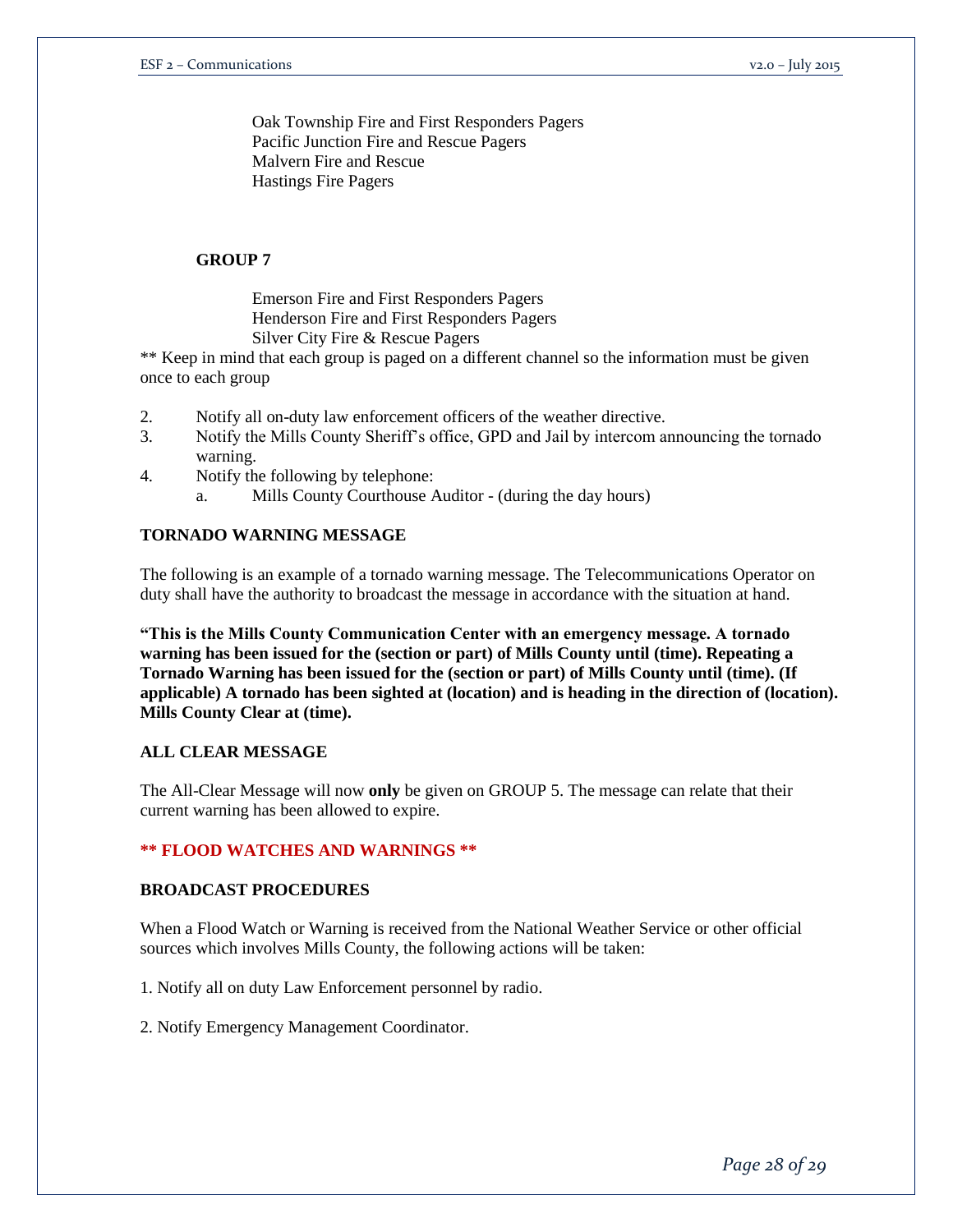# **ESF Attachment 2.e EAS Activation Procedures**

The Federal Communications Commission (FCC) designed the Emergency Alert System (EAS) so officials can quickly send out important emergency information targeted to a specific area. After conducting extensive tests of competing technologies, the FCC ruled that the EAS would be a digital-based automated system and use coding protocols similar to NOAA Weather Radio (NWR) Specific Area Message Encoding (SAME). EAS sends out alerts not just to broadcast media but also to cable television, satellites, pagers, Direct Broadcast Satellite, High Definition Television, and Video Dial Tone. EAS also accounts for the needs of special populations such as the deaf and those with special language requirements. In 1996, EAS replaced the Emergency Broadcast System (EBS).

While NWR SAME is the National Weather Service's (NWS) primary entry into EAS, you can receive EAS messages via radio and TV stations and many other media. FCC rules also requires broadcasters to monitor at least two independent sources for emergency information, ensuring that emergency information is received and delivered to viewers and listeners.

The SAME code for Mills County is 019129. The 3 transmitter towers that broadcast information specific to Mills County include: Omaha KIH61 162.400 "Channel 1" at 1000 watts; Hancock KZZ52 162.525 "Channel 6" at 1000 watts; and Essex KZZ50 "Channel 7" at 300 watts. All Hazard Radios / Weather Radios, efficiently tuned to one of these stations, and with the correct SAME code, will alert for incidents in Mills County.

The following are Weather Related EAS Messages possible within Mills County, and are mostly triggered by current radar and forecasts from NWS staff.

Blizzard Warning Flash Flood Watch Flash Flood Warning Flash Flood Statement Flood Watch Flood Warning Flood Statement High Wind Watch High Wind Warning Severe Thunderstorm Watch Severe Thunderstorm Warning Severe Weather Statement Special Weather Statement Tornado Watch Tornado Warning Winter Storm Watch Winter Storm Warning

\*See ESF-2.f CodeRED for information regarding CodeRED Weather Warning.

The following are Non-Weather Related EAS messages that either Mills County Emergency Management can request activation from NWS Omaha/Valley, or NWS staff may trigger if a respective incident has occurred near Mills County:

Emergency Action Notification Emergency Action Termination Child Abduction Emergency Civil Danger Warning Civil Emergency Message Evacuation Immediate Fire Warning Hazardous Materials Warning Law Enforcement Warning Local Area Emergency 911 Telephone Outage Emergency Nuclear Power Plant Warning Radiological Hazard Warning Shelter in Place Warning